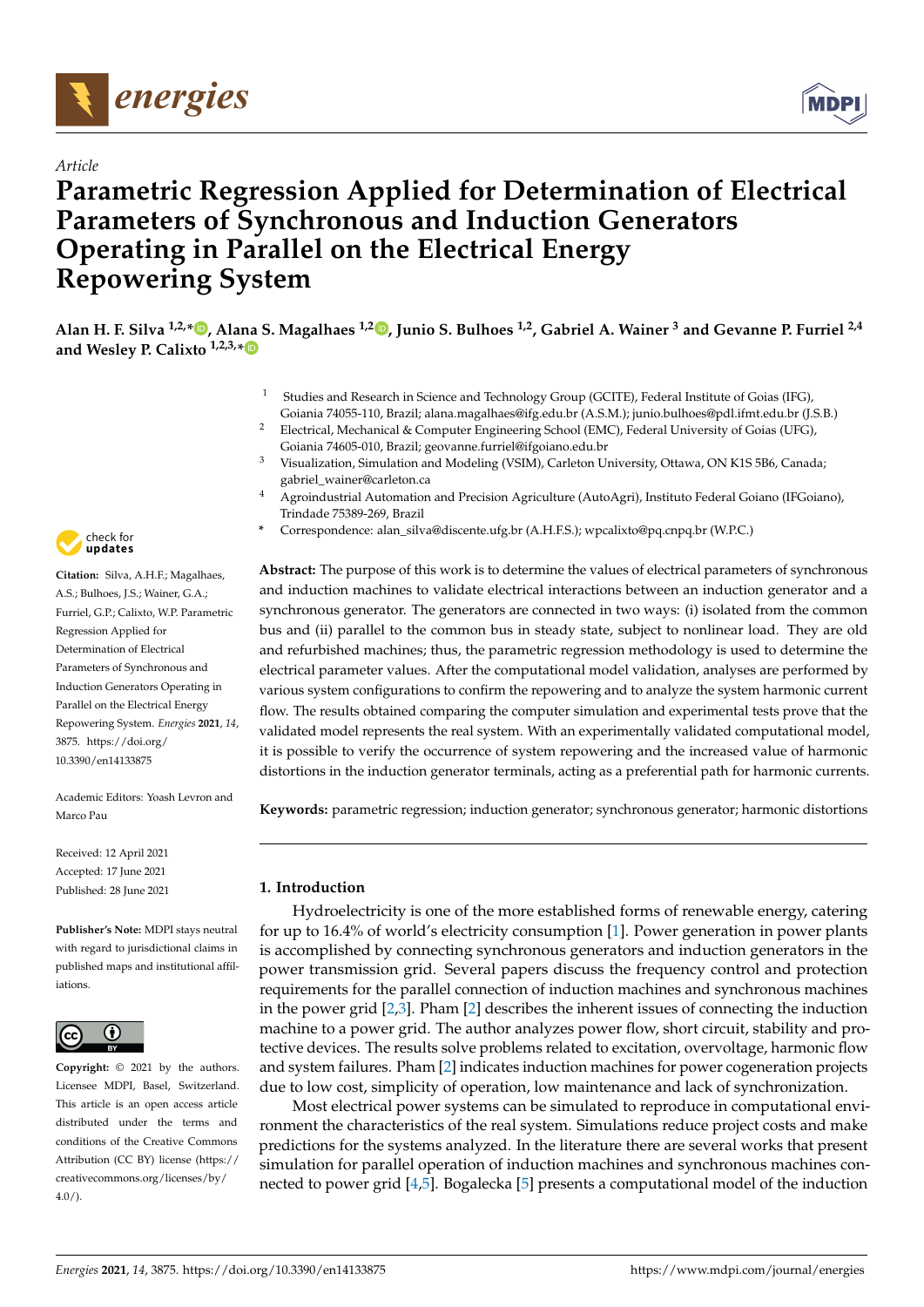machine connected to the distribution network in parallel with the synchronous machine, where the induction machine control system regulates active and reactive power, voltage and frequency.

To design the simulation, it is needed the modeling for the real system and all parameters precisely identified. Modeling the power generation system require knowledge of generator parameters the classical procedures to obtain machine parameters are performed according to IEEE standards. IEEE STD 115 [\[6\]](#page-19-3), establishes the procedures for traditional testing of synchronous machines, and IEEE STD 112 [\[7\]](#page-19-4) establishes tests for induction machines.

Old machines present specific obstacles to obtain electrical parameters, such as: data tag loss, component aging, parts swap, among others [\[8\]](#page-19-5). Performing tests to obtain the electrical parameters of an old or refurbished machine is laborious. Obtaining these parameters at the machine operating site streamlines and reduces the simulation process cost. Furthermore, classical tests for induction machines and synchronous machines consist of laboratory procedures and are difficult to perform, especially in machine operating environment [\[9\]](#page-19-6). Goldemberg et al. [\[10\]](#page-19-7) obtains model for the induction machine through analytical process that establishes the equivalent circuit through catalog data and numerical calculation. The obtained models results are validated by comparing the simulated results with experimental data. The methodology proposed by Goldemberg et al. reproduces static and dynamic behavior, and makes predictions on tested induction motors.

The synchronous generator parameters can be determined using the load rejection test [\[11\]](#page-19-8). Zaker et al. [\[11\]](#page-19-8) propose a novel method to improve the synchronous generator parameters-estimation, taking the saturation effect. For increasing the estimation, were performed load rejection tests for axis *d*−*q* parameters, taking into account the saturation. A load angle measurer was designed and built to extract *d*−*q* components for the stator terminal voltage and current. The validation try-outs were performed in distinct operational points of the system and, the results compared to simulations using the estimated parameters. The results showed that the proposed method can precisely estimate the synchronous generator parameters, considering the saturation effect.

In the research, some methods are used to estimating parameters for simplified generators, as the Kalman [\[12\]](#page-19-9) filter and the Trajectory Sensitivity Method (TSM) [\[13\]](#page-19-10). Farias et al. [\[13\]](#page-19-10) propose an online hybrid method to estimate the transitional model parameters for induction generators, from disturbed measurements. The hybrid algorithm based on trajectory sensitivity and the mapping optimization of the mean-variance uses practical measurements, as voltage and current on the generator terminals. The method was tested using real measurements obtained from a small energy system designed in a laboratory. The results shown the success of catching the correct estimations and the model capacity to represent precisely the system dynamic response.

Another method to obtain the machines internal parameters at the workplace is the parametric regression [\[14\]](#page-19-11). Parametric regression is the methodology used to determine the internal parameter values of real systems using optimization process [\[15](#page-19-12)[,16\]](#page-19-13). Parameter estimation is addressed in [\[17\]](#page-19-14), using a set of internal measurements which are difficult to obtain in practice. Le and Wilson [\[18\]](#page-19-15) apply least squares estimators to obtain synchronous machine parameters with online measurements, applying perturbations to machine terminals. The advantage of the method proposed by Le and Wilson is that only requires linear optimization techniques to determine the parameters, ensuring convergence. The classical least squares estimator penalizes the errors for each measurement equally. In several practical situations, there need distinct weights for some error values. As a disadvantage, increasing uncertainty for the measurements can happen, causing noises in the data. The results indicate that the method can be used to identify equivalent dynamic system models.

González-Cagigal et al. [\[19\]](#page-19-16) present a parameter estimation technique for generation sets. The research includes the synchronous machine itself along with the whole set of regulators, as: Speed Governor, Automatic Voltage Regulator and Power System Stabilizer.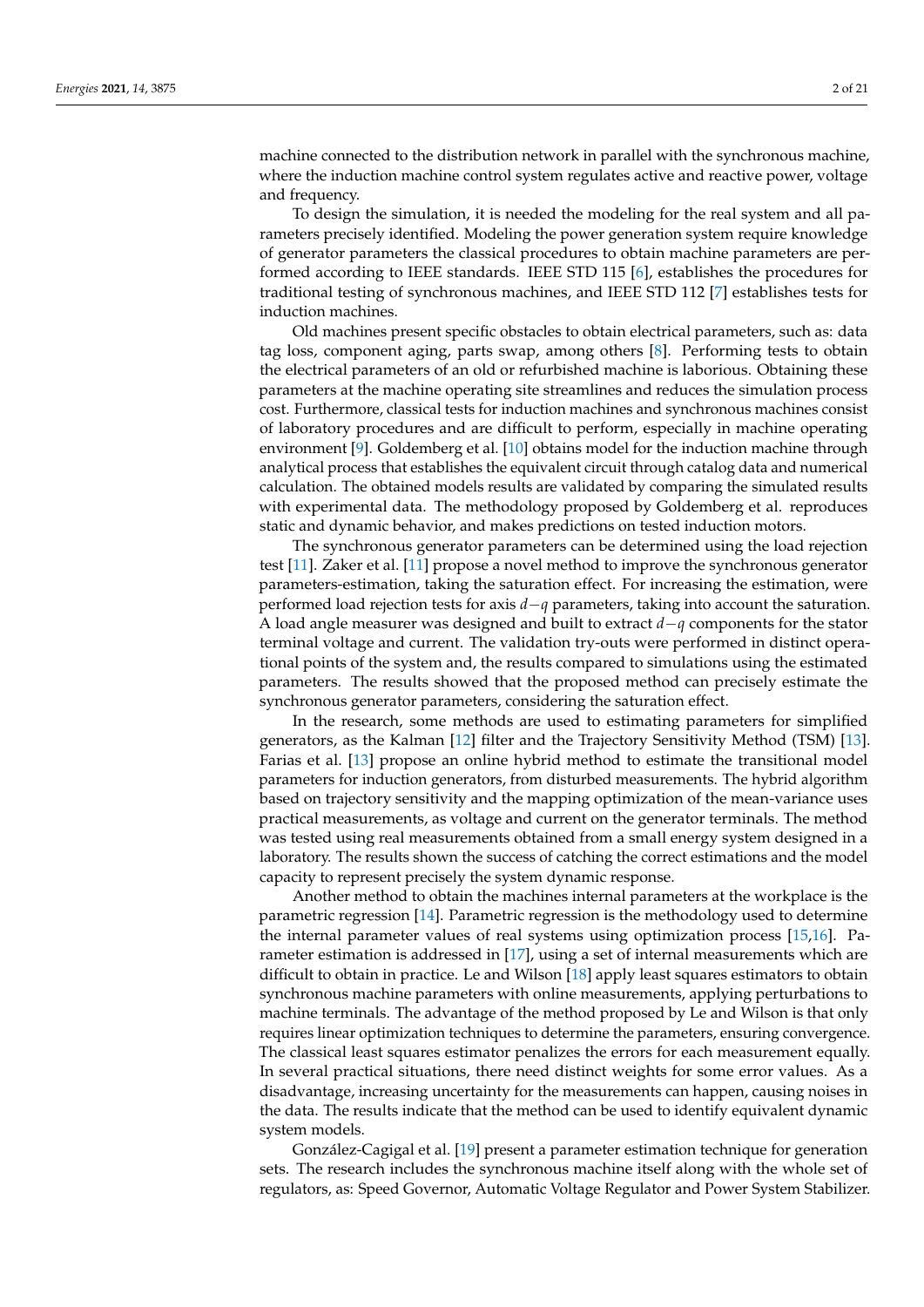Both state and parameters from these elements are jointly estimated using Unscented Kalman Filters (UKF) and measurements obtained at the generator terminal bus. A UKF implementation is proposed to perform the joint estimation of the state variables and parameters of a fully regulated two-axis synchronous machine squares estimators to obtain synchronous machine parameters with online measurements, applying perturbations to machine terminals. The model requires an initial state that are obtained by solving the steady-state case. A case study has shown that the proposed estimator yields accurate enough results when using different initialization strategies.

There are several studies that require the system internal parameters, among them, the study of repowering of plants to fulfill the growing demand for electricity. Repowering is indicated for hydropower plants that are in operation for over 30 years [\[20\]](#page-19-17). The natural aging process of the units is inevitable and consequently, after a few years, the unit performance decreases [\[21\]](#page-19-18). The typical repowering case occurs when there is idle power capacity in the turbine that is not being harnessed by the generator already installed. In some cases the parallelism is used for repowering, which occurs by adding the second generator coupled to the turbine shaft, in this case the induction generator can be used [\[22\]](#page-19-19).

Gagliano et al. [\[23\]](#page-19-20) perform study to evaluate the technical and economic feasibility of repowering the Catarrate hydro power plant, in disuse in Italy. A comparison is made between the data obtained through simulation and the generation data from the year of 1972. The results indicate that the power plant contributes to the local community energy independence, with expected annual renewable energy production of approximately 220 MWh, preserving historical industrial heritage. Maldonado et al. [\[20\]](#page-19-17) present a study case for repowering of a SHP in Sodre, São Paulo/Brazil. The aim is to present the viability of repowering, increasing the generation of electricity for the system and meeting future demands. The power plant has three generators of 200 kW each, and the results indicate that repowering can provide up to 75% of the installed power, replacing the 200 kW generators currently in use with new generators of 350 kW. The technical and economic feasibility, besides considering equipment values and current electricity costs, incorporates environmental and social benefits, especially the generation and market of carbon credit, allowing the amortization of invested capital.

Goldemberg et al. [\[10\]](#page-19-7) determine the induction machine parameters through the catalog data, regardless of parameter changes due to machine aging, refurbishment or modernization. Le and Wilson [\[18\]](#page-19-15) present method that applies disturbances in the synchronous machine terminals to determine the internal parameters, without considering (i) repowering, (ii) parallelism with another type of machine and (iii) electric power grid. González-Cagigal et al. [\[19\]](#page-19-16) present method is based on the Unscented Kalman Filter to estimate parameters of fully synchronous generator, without considering experimental tests for the initial data. Zaker et al. [\[11\]](#page-19-8) identify the synchronous generator parameters using two load rejection tests: the first for axis *d* parameters and the other for axis *q* parameters. In [\[11\]](#page-19-8) are used machine catalog data, not considering remodeled and old machines. Gagliano et al. [\[23\]](#page-19-20) evaluate the technical and economic viability of repowering, without consider, among other parameters, the changing due to machine aging. The gap explored by this work is the use of parametric regression as a process to find the parameters regarding the systems joint operation: (i) electricity distribution network, (ii) nonlinear load, (iii) induction machine and (iv) synchronous machine, operating in parallel on the repowering system.

The main objective of this work is to apply parametric regression in the determination of electrical parameters of synchronous and induction generators operating in parallel in the electric power repowering system. The specific objectives are: (i) determine the electrical parameters of synchronous machine and induction machine, (ii) validate the system repowering model composed by the synchronous generator and induction generator operating in parallel, subject to nonlinear loads, and connected to the common bus, (iii) analyze the results of computer simulation, regarding the system repowering and harmonic flow and (iv) perform computational model validation with the real system.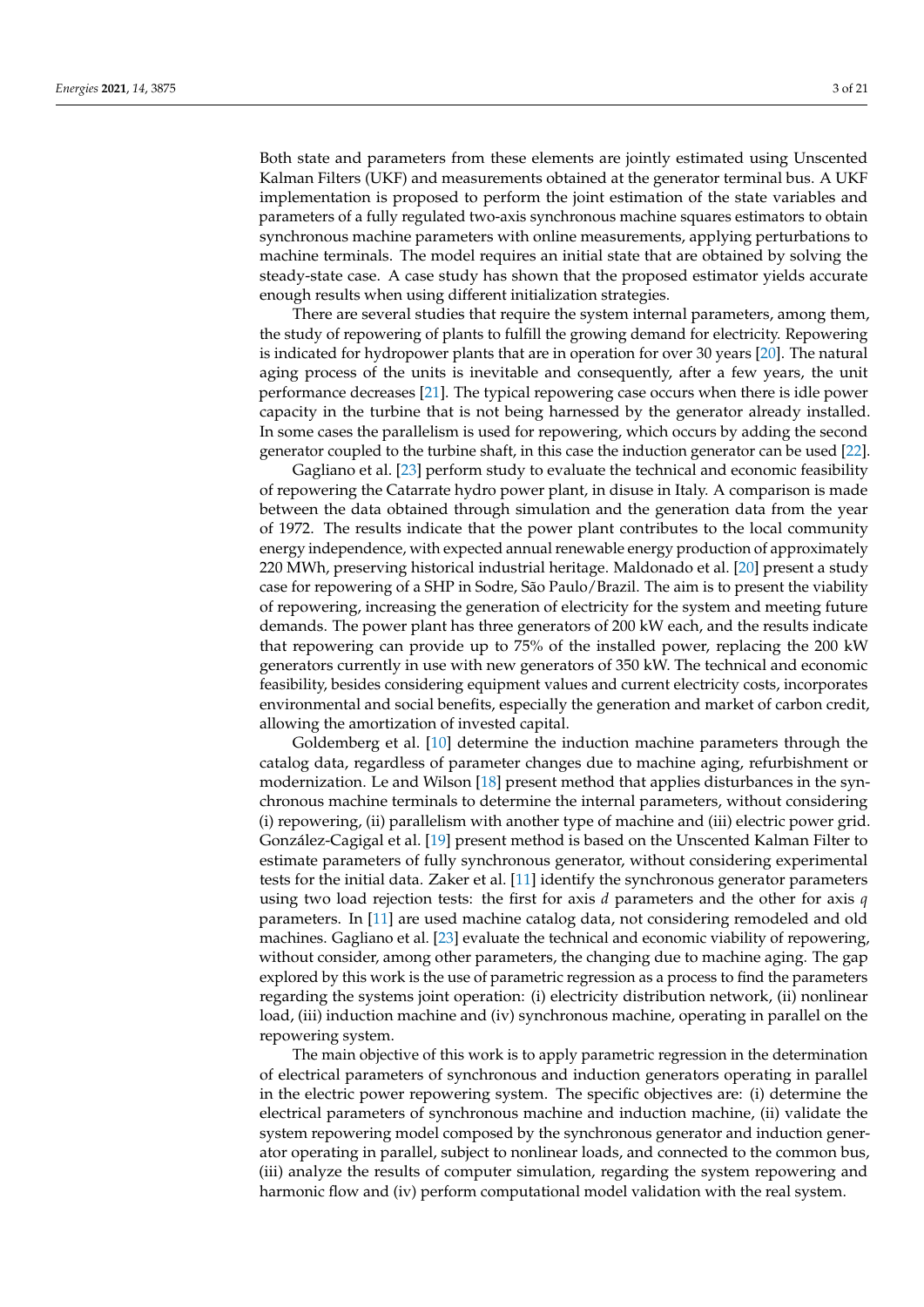This study is applied to old machines that have already been remodeled and are difficult to remove from the workplace. This paper is structured as follows: Section [2](#page-3-0) presents the theoretical basis for modeling the three-phase induction generator and three-phase synchronous generator, as well as the study of optimization and parametric regression, Section [3](#page-6-0) details the proposed methodology for estimating the system internal parameters, describe the parameter optimization and validate the system, Section [3](#page-6-0) continues by introducing the analysis of the repowering data and harmonic flow, Section [4](#page-9-0) presents the experimental results using the proposed methodology and the discussion and Section [5](#page-18-2) presents the conclusions.

# <span id="page-3-0"></span>**2. Theoretical Background**

Based on the existing theory about synchronous machine and induction machine, it is possible to prepare the simulation and through the optimization process, adjust the model to obtain the electrical parameters. Using the adjusted computational model, it is possible to analyze the electrical machines connected to the power grid and subject to nonlinear loads.

## *2.1. Three-Phase Induction Generator*

The equivalent electrical circuit that models the induction machine, represented by phase and referred to the stator is illustrated in Figure [1,](#page-3-1) wherein *R<sup>s</sup>* is the stator resistance,  $X_s$  is the stator leakage reactance,  $R_r$  is the rotor resistance referred to the stator,  $X_r$  is the rotor leakage reactance referred to the stator,  $R_m$  is the magnetization resistance,  $X_m$ is the magnetization reactance,  $I_s$  is the stator current,  $I_r$  is the rotor current,  $I_m$  is the magnetization current*, s* is the slip and  $V_s$  is the stator phase voltage [\[24\]](#page-19-21).

<span id="page-3-1"></span>

**Figure 1.** Equivalent electrical circuit for the induction machine.

The induction machine mathematical model is composed of fundamental parameters such as: resistances, self-inductance and mutual inductance. For computer simulation of models is necessary identify the machine fundamental parameters, which are usually provided by the manufacturers. When the fundamental parameters are not known it is possible to perform tests on the induction machine to obtain them. The fundamental parameters can be determined by performing several types of tests [\[24](#page-19-21)[,25\]](#page-19-22), where is determined for example:  $R_s$ ,  $X_s$ ,  $R_r$ ,  $X_r$ ,  $R_m$  and  $X_m$ .

## *2.2. Three-Phase Synchronous Generator*

To simplify the mathematical development of the synchronous machine, the Park transformation [\[24\]](#page-19-21), also known as the  $dq_0$  model, is applied. The equivalent electrical circuits that model the synchronous machine represented in the  $dq_0$  reference system with fixed rotor reference for the direct and quadrature axis [\[24\]](#page-19-21), respectively, are illustrated in Figures [2](#page-4-0) and [3.](#page-4-1)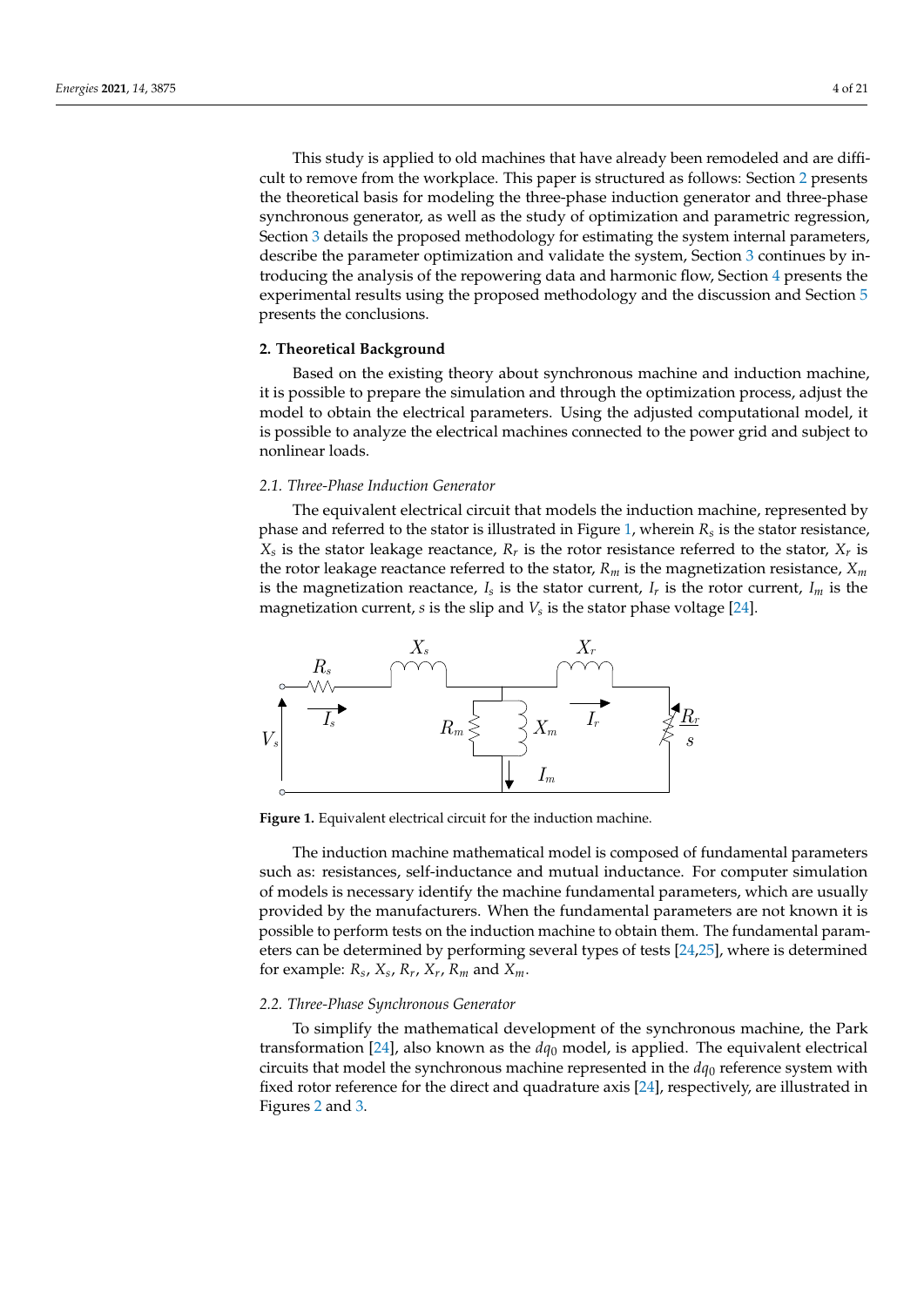<span id="page-4-0"></span>

**Figure 2.** Synchronous machine equivalent electrical circuit: direct axis.

<span id="page-4-1"></span>

**Figure 3.** Synchronous machine equivalent electrical circuit: quadrature axis.

Wherein  $v_d$  is the phase voltage of the direct shaft stator,  $v_q$  is the phase voltage of the quadrature axis stator,  $v_{fd}$  is the field winding voltage,  $i_d$  is the direct current stator phase current, *i<sub>kd</sub>* is the direct-axis k-th damping winding current, *i<sub>f d</sub>* is the field winding current,  $i_q$  is the quadrature axis stator phase current,  $i_{kq}$  is the quadrature shaft k-th damping winding current, *ψ<sup>d</sup>* is the direct-axis flux linkages, *ψ<sup>q</sup>* is the axis flux linkages quadrature, *Lad* is the direct-axis mutual inductance between the armature and the rotor, *Laq* is the quadrature axis mutual inductance between the armature and the rotor, *L<sup>l</sup>* is the leakage inductance,  $L_{fd}$  is the field winding leakage inductance,  $L_{ld}$  is the direct-axis damper winding leakage inductance, *Llq* is the scatter inductance of the quadrature axis damping winding, *L*2*<sup>q</sup>* is the inductance of the second quadrature axis damping winding and  $L_{fld} - L_{ad}$  is the flux linkage between the field winding and damper winding.

To computationally simulate models, it is necessary to identify the fundamental machine parameters, which are generally provided by the manufacturers. When the fundamental parameters are not known, it is possible to perform tests on synchronous machines to obtain the standardized parameters, which are functions of the fundamental parameters. Standardized parameters can be determined by performing several types of tests [\[24](#page-19-21)[,26\]](#page-19-23).

Standardized parameters that can be determined are: the direct axis and quadrature axis synchronous reactances  $X_d$  and  $X_q$ , the direct axis and quadrature axis transient reactances  $X_d'$  and  $X_q'$ , the subtransitent straight axis and quadrature axis reactances  $X_d''$  and  $X_q$ ", the leakage reactance  $X_l$ , the open circuit and short circuit transient time constants *τ*<sup>*i*</sup> and *τ*<sup>*i*</sup>, the open circuit and short circuit subtransitional time constants *τ*<sup>*d*</sup> and *τ*<sup>*q*</sup>, the stator resistance *R<sup>s</sup>* . The non-standardized parameters, can be determined by parametric regression: inertia coefficient *H<sup>s</sup>* and friction factor *F*, the leakage inductance *L<sup>s</sup>* , rotor resistance referred to stator  $R'_r$ , rotor inductance referred to stator  $L'_r$  and the magnetization inductance *Lm*.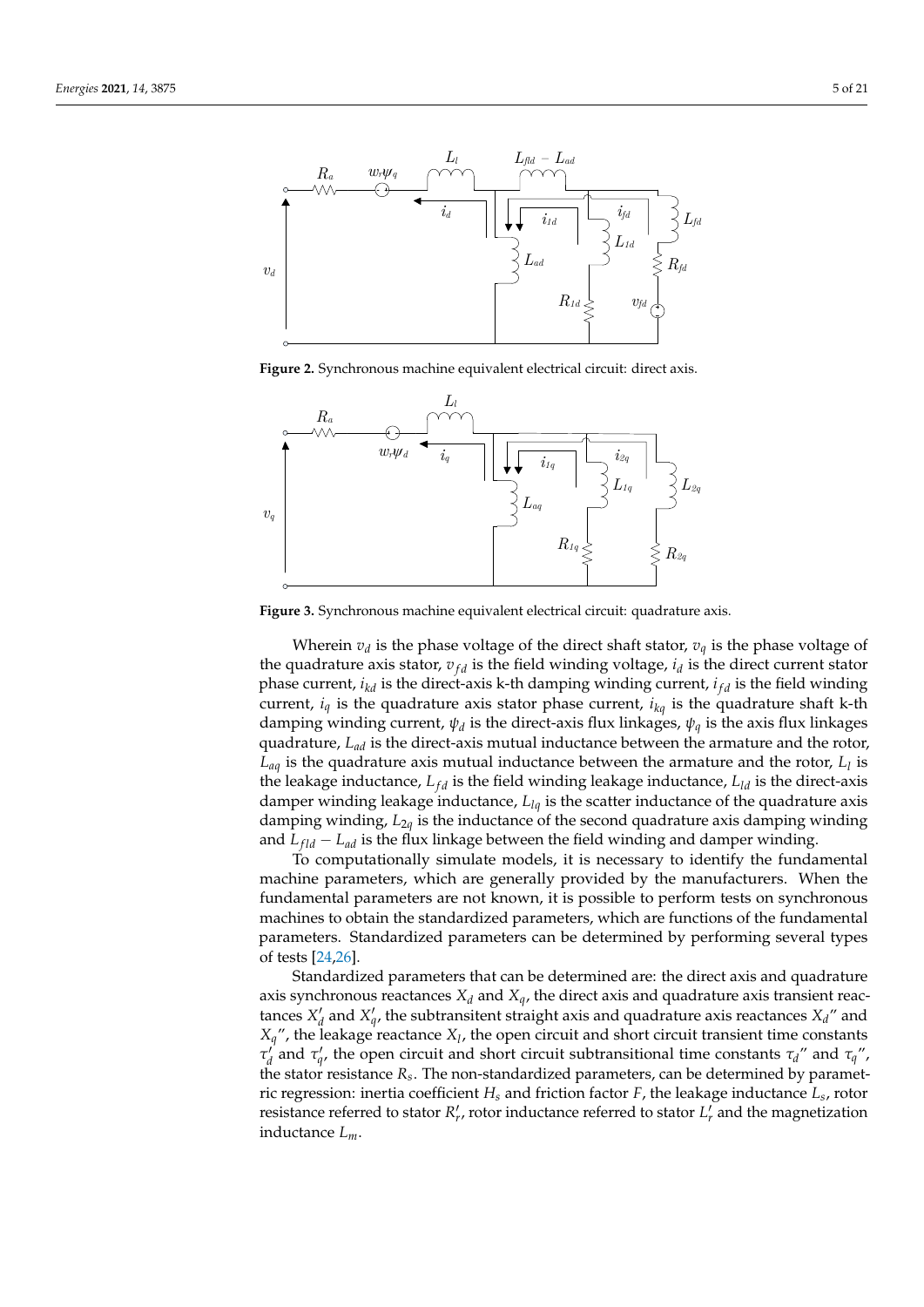## *2.3. Optimization Process Applied*

The optimization process involves three distinct steps: (i) define the optimization method, (ii) simulate the system to be optimized and (iii) evaluate the problem by the evaluation function  $f(\vec{x})$ , wherein  $x = x_1, x_2, \dots, x_n$  is the vector with the parameters to be optimized. Figure [4](#page-5-0) illustrates the flowchart of optimization process.

<span id="page-5-0"></span>

**Figure 4.** Applied optimization process.

There are several optimization methods, both deterministic and heuristic. Analyzing the existing algorithms from deterministic optimization method, the Nelder–Mead algorithm [\[27\]](#page-19-24) is the most widely applied. It is a method based on the creation of dynamic simplex, continuously modified by rules, determining which is the best rule to suit the local configuration. The method uses non-isometric movements to speed up the search. At each iteration the worst vertex is replaced by a new vertex obtained through the movements known as: reflection, expansion or contraction of the worst vertex.

For heuristic methods, genetic algorithm (GA) is one of the most widely used. It starts the search after setting some internal parameters, which are: (i) population size represented by matrix  $m \times n$  where population matrix has  $m$  individuals (possible solution of problem) with *n* genes (number of parameters to be optimized), (ii) crossover rate which is defined as the value of the probability of crossing parent data; (iii) mutation rate which is defined as the rate of occurrence of the mutation operation on a given chromosome; (iv) stop criterion which is the parameter that indicates when the search process should cease and (v) maximum number of generations *Gmax*. Control of these genetic algorithm parameters affects their performance and are usually chosen empirically as they vary from problem to problem [\[28\]](#page-19-25).

The classical genetic algorithm the initial population, which is the matrix formed by the problem possible solution, is simulated and evaluated by  $f(\vec{x})$ . If the optimal solution is not found, the process becomes iterative through genetic manipulators and genetic operators. In classical GA, genetic manipulators are formed by elitism and selection, in which elitism consists of copying/keeping the best individual in the population and ensuring that they will participate in the next generation. This ensures that in the worst case, the best individual does not get lost. Selection is the mechanism that chooses individuals from the population that will generate the individuals from the next population (parents) according to the values obtained by  $f(\vec{x})$  for each individual. In classical GA, genetic operators are formed by recombination and mutation. Recombination is the operator responsible for genetic exchange during the breeding process, allowing future generations to inherit characteristics from previous generations. Mutation is the process of random alteration of genes, either in location or content. This operator is important for diversity and evolution, and can make the individuals more fit or not, to be eliminated in natural selection.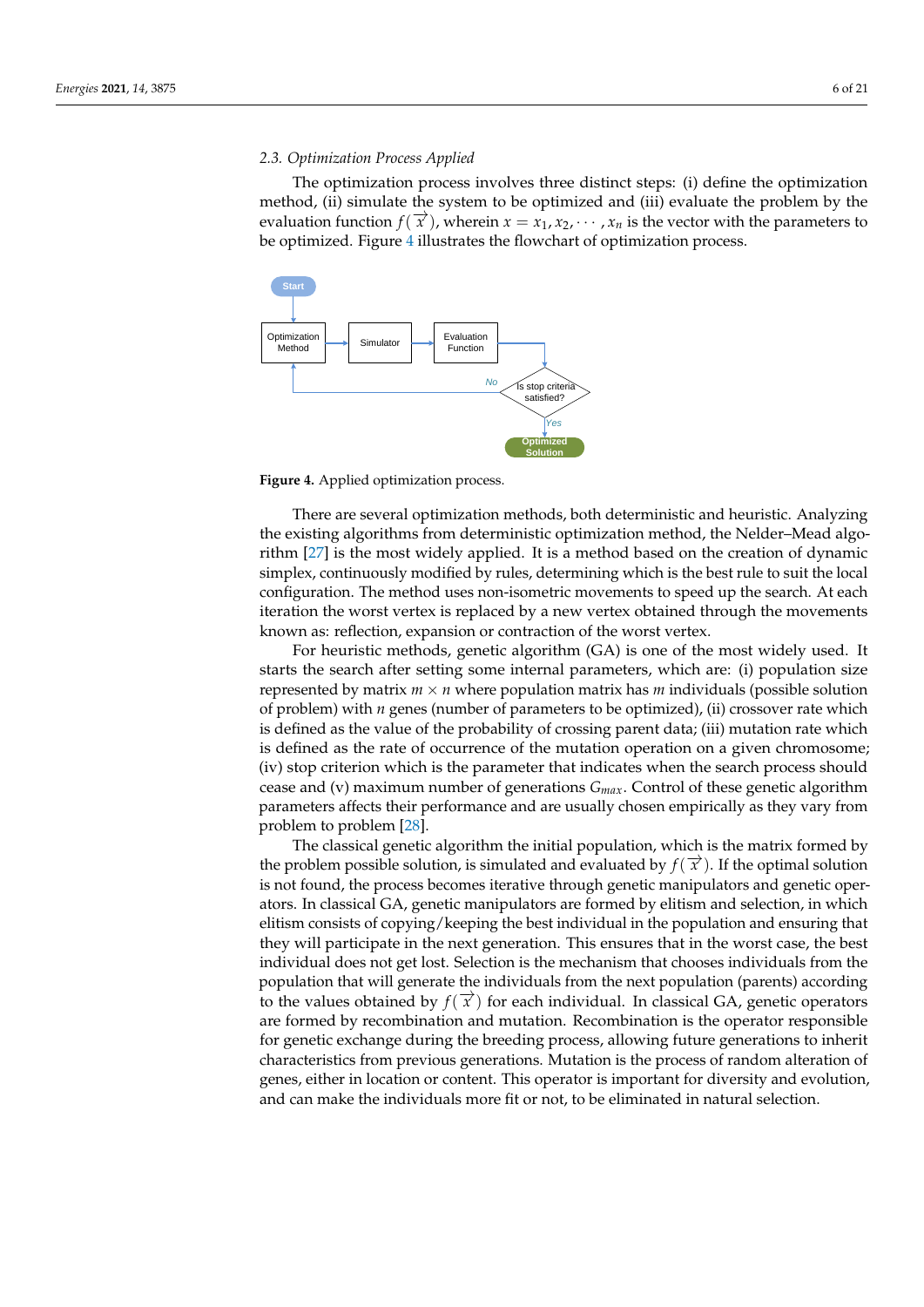#### *2.4. Parametric Regression*

Parametric regression, illustrated in Figure [5,](#page-6-1) is a methodology used to determine internal parameter values of real systems using optimization process. The output values for the model and the real system are obtained using the same input variables for both systems. With the output values of both (model and real system), the optimization process is used to modify the values of the model's internal parameters, comparing the output of real system with the model output [\[29\]](#page-19-26), in order to reach equal or approximately equal outputs values for both systems.

<span id="page-6-1"></span>

**Figure 5.** Parametric regression process flowchart.

The steps for the parametric regression process are: (i) construction of a model representing the real system in which the internal parameters are to be estimated, (ii) experimental tests dealing with the collection of experimental input and output data in the real system, (iii) experimental output that represents the data collected to validate the values of the system internal parameters, (iv) simulated output representing the tested values of the system internal parameters, (v) comparison, which is the validation criterion, where the actual system output values are compared to the model (simulated) output values and (vi) optimization which is the analytical/numerical procedure that determines the parameters values to be tested.

The input-output data set for the real system are known and used in the model simulation. There is a simulation round for each sample. The input-output data set are confronted through the evaluation function. The system internal parameters values are obtained by the optimization process and will be determined athwart the optimization method solution.

The set of measurements for experimental tests should be performed with as much information as possible to better represent the system to be modeled. It is important that the experimental data for parameter optimization be different from the data for model comparison and validation, i.e., after optimizing the internal parameters, new input values not yet used in the tests are needed to compare with the simulated values using the optimized parameters.

# <span id="page-6-0"></span>**3. Methodology**

This study proposes to acquire all internal parameters for old and refurbished generator machines through the parametric regression method. By the system-modeling is possible to simulate and optimize the model parameters. The parametric regression methodology proposed in this work allows internal parameters optimizing of the generator, comparing the output data from the real system and simulator. The real system data can be obtained at the workplace, no need to remove the machinery. The optimization process sets the generator's internal parameters aiming to build the model based on the system input-output data set.

The proposed methodology allows the performance of computational tests and analysis of the interconnected power system (IPS) from the validated real system model. The repowering model is composed of two parallel connected generating units subject to nonlinear loads, all connected to the same bus. For validation and analysis of repowering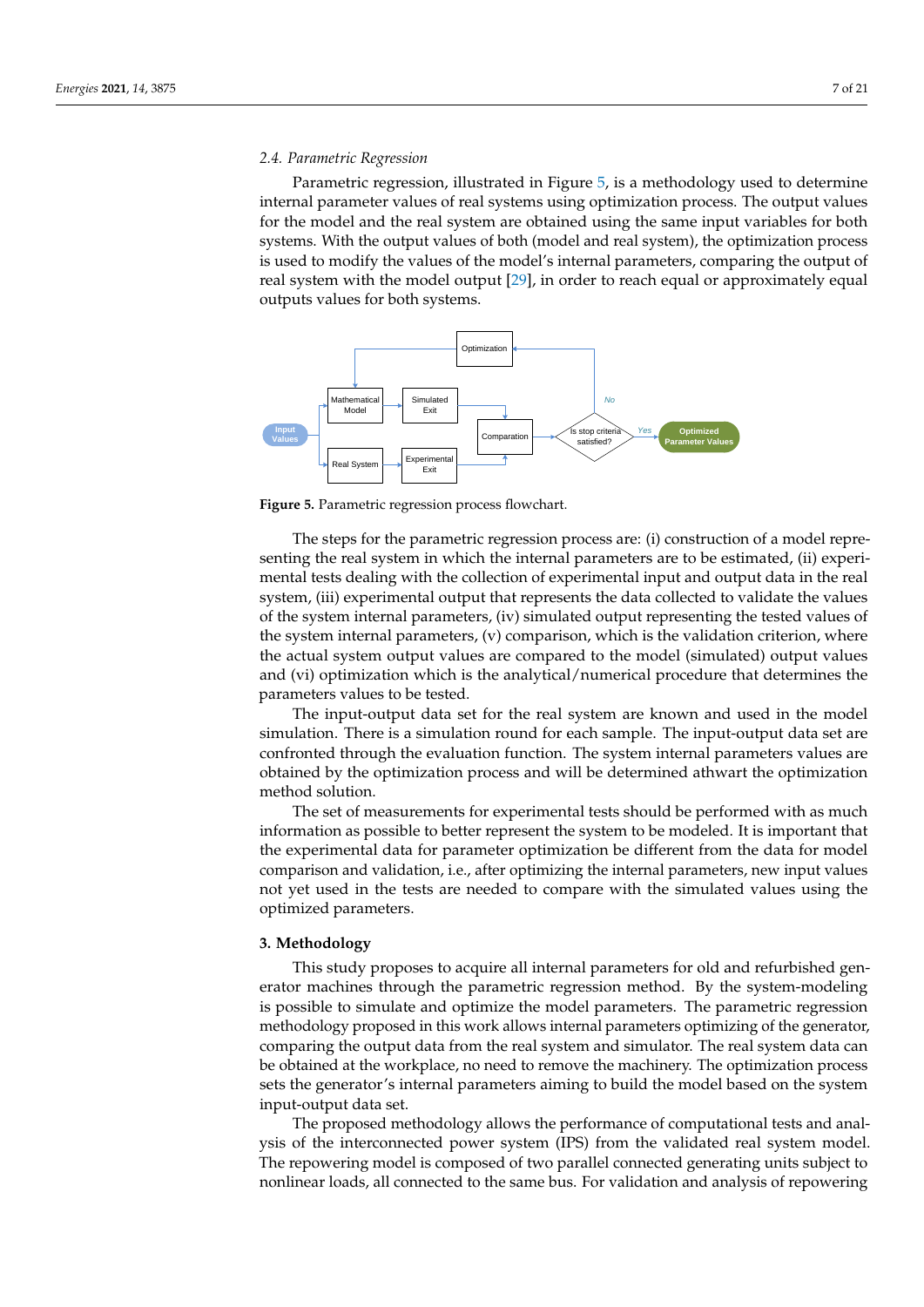and harmonic distortions, data collection is performed through four measurement points strategically arranged in the real system and in the model.

## *3.1. Model Configuration*

The system model consists of synchronous generator *GS*, induction generator *G<sup>I</sup>* and nonlinear load *NL*. Nonlinear load *N<sup>L</sup>* consists of a three-phase rectifier (*Three-Phase AC Voltage Controller—TPACVC*) [\[30\]](#page-19-27) that provides power to lamp sets. The primary machine used for *G<sup>S</sup>* is a diesel cycle engine and the primary machine for *G<sup>I</sup>* is an induction motor with frequency inverter. The primary machines of  $G<sub>S</sub>$  and  $G<sub>I</sub>$  are fed through an isolated bus. Simulations are performed by connecting the nonlinear load  $N_L$  to the common bus. In these simulations the objective is to obtain the harmonical distortions of the electrical system illustrated in Figure [6,](#page-7-0)where  $T_L$  is the primary feeder,  $T_1$  is the transformer,  $S_1$ ,  $S_2$ , *S*<sup>3</sup> are circuit breakers and *M*1, *M*2, *M*<sup>3</sup> and *M*<sup>4</sup> are electrical parameter meters. The *M*<sup>1</sup> meter records data such as power and harmonic values to evaluate the increase in power generated and the harmonic changes in the system. In the measurement points the recorded data indicate respectively the *M*2, *M*3, and *M*<sup>4</sup> that expresses the electrical relationships at the nonlinear load, induction generator, and synchronous generator terminals, respectively.

<span id="page-7-0"></span>

**Figure 6.** Illustration of the proposed interconnected power system.

The simulation of the system shown in Figure [6](#page-7-0) is performed after creating the electrical system model. Using the created model, the methodology is developed as the procedures: after the load is connected, the synchronous generator  $G<sub>S</sub>$  and the induction generator  $G_I$  are connected to the common bus. Then it is measured the generated power to verify the system repowering and the changes in the harmonic content, analyzing the effect of both generators in the system. After analyzing *G<sup>I</sup>* and *G<sup>S</sup>* in the system, the induction generator  $G_I$  is disconnected from the common bus and the effects of only  $G_S$  are measured. Following, *G<sup>s</sup>* is disconnected and connects only *G<sup>I</sup>* . Thus, it is possible to analyze of each generator separately and together, aiming to measure the effects produced by both and separately.

# *3.2. Parameter Estimation*

For simulation of the electrical system illustrated in Figure [6,](#page-7-0) the following values are necessary: (i) system input parameters and (ii) parameters of the equipment used. The input parameters for the simulation are the same as those adopted in the practical procedure that is used in the comparison between model and real system, as illustrated in Figure [5.](#page-6-1) The equipment parameters are usually provided by the manufacturers. In the event of the absence of the equipment parameters, the parametric regression is used.

The parametric regression is performed separately for each equipment/machine, following the steps: (i) the Step 1 determines the parameters of the induction machine, where the system consists of induction generator  $G_I$  and the modeled power grid and (ii) the Step 2 determines the parameters of the synchronous machine, where the system is composed of synchronous generator *G<sup>S</sup>* and the modeled power grid. The measurements for the parametric regression of  $G_I$  are performed using the device  $M_3$  and measurements for the parametric regression of  $G<sub>S</sub>$  are performed using the device  $M<sub>4</sub>$  as illustrated in Figure [6.](#page-7-0)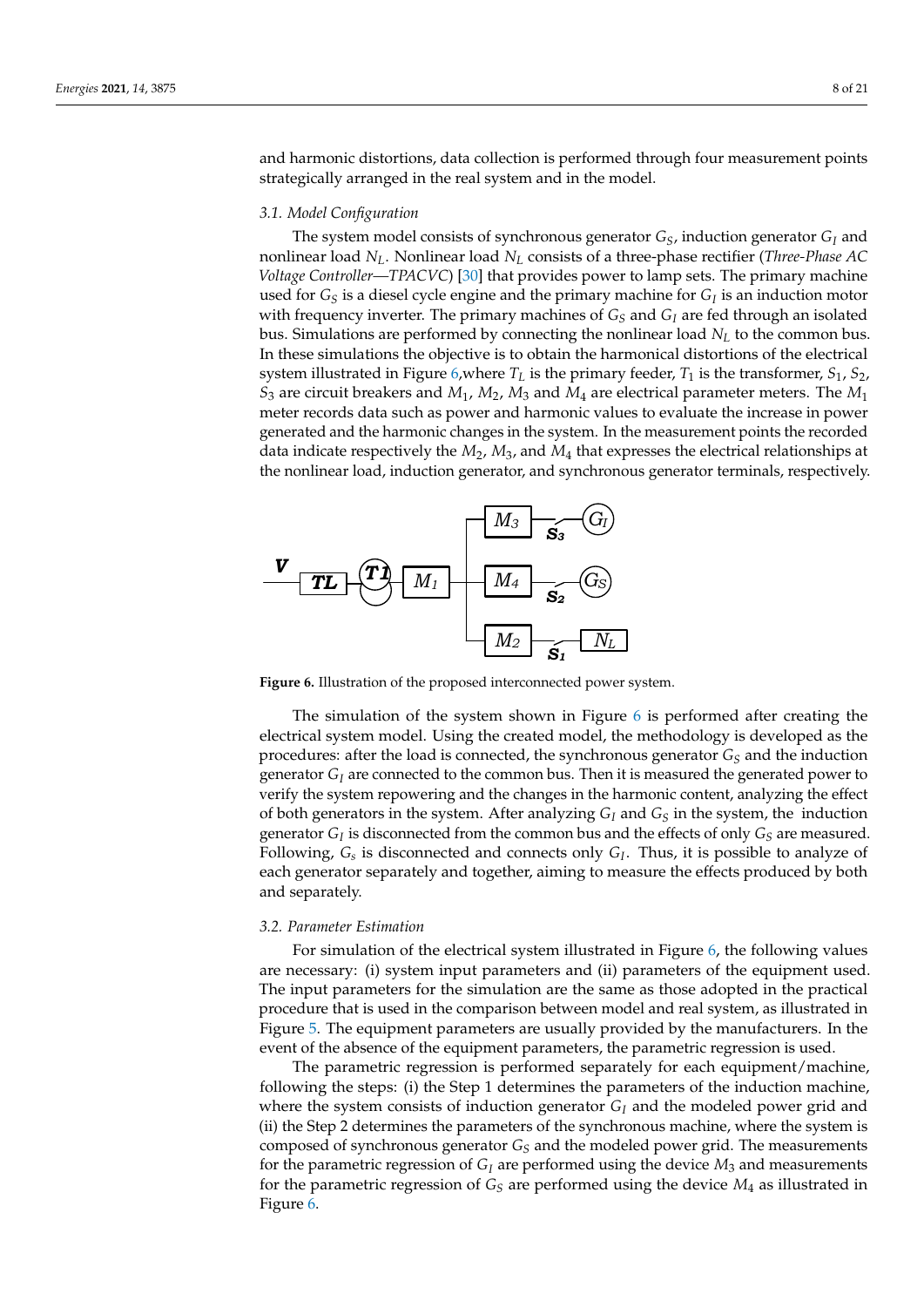For the  $G_I$  induction generator the optimized constructive parameters are: (i)  $R_s$ , (ii)  $X_s$ , (iii)  $R_r$ , (iv)  $X_r$  and (v)  $X_m$ . The system input parameter for  $G_I$  is the speed  $\omega_{GI}$ . For the  $G_S$  synchronous generator the optimized constructive parameters are: (i)  $X_d$  and  $X_d$ , (ii)  $X'_d$ , (iii)  $X''_d$  and  $X''_q$ , (iv)  $X_l$ , (v)  $\tau'_d$ , (vi)  $\tau''_d$  and  $\tau''_q$ , (vii)  $R_s$ , (viii)  $H_s$  and (ix) F. The system input parameters for  $G_S$  are the excitation voltage of the  $V_f$  field and the mechanical power of the primary machine *PMEC*.

The methodology for parametric regression is developed in the following steps: (i) modeling of *G<sup>I</sup>* and *G<sup>S</sup>* generators, (ii) definition of the input parameters of generators *G<sup>I</sup>* and *GS*, (iii) model simulation and optimization of machine construction parameters (internal system parameters) and (iv) model validation by comparing the simulation output values with the values collected in the practical tests.

#### *3.3. Parameter Optimization*

The purpose of parametric regression is to obtain the internal parameters of  $G<sub>S</sub>$  and  $G_I$  to adjust the model. The parametric regression method was performed in two steps: (i) Step 1: parametric regression for *G<sup>I</sup>* , with *G<sup>I</sup>* connected to the power grid and (ii) Step 2: parametric regression for *GS*, with *G<sup>S</sup>* connected to the main grid. Through practical tests, output data were collected in the system, varying the input parameters values for each generator connected to the grid. In practical tests, the nonlinear load was disconnected from the system.

The analyzed input parameters are (i) induction generator speed  $\omega_{GI}$ , (ii) mechanical power of the primary machine of *GS*, *PMEC* and (iii) excitation voltage of the synchronous generator field *V<sup>f</sup>* . The collected output parameters are (i) *P*, (ii) *Q* and (iii) *S*.

In the parametric regression method, the optimization process is repeated until the difference between the experimental output and the simulated output meets the stopping criteria (Figure [5\)](#page-6-1), obtaining the values of the internal parameters of the optimized model. After several attempts and tests with deterministic and heuristic optimization methods, it was decided to hybridize the Nelder–Mead and Genetic Algorithm (GA) methods, obtaining better results. The GA uses the uniform crossover operator and mutation operator with non-uniform probabilistic fine adjustment, changing values of the genes from the Gaussian distribution, guaranteeing the interval of each variable. Thus, each gene is disturbed by [\(1\)](#page-8-0), to promote local search.

<span id="page-8-0"></span>
$$
P = r \frac{1}{g} \tag{1}
$$

where *r* is the random number that is added to the gene value from the Gaussian distribution and *g* is the current generation. The tournament selection method was used, and the initial population is randomly generated.

The GA starts the optimization process and, after some generations, delivers its best solution for the Nelder–Mead method. After completing its processing cycle, the Nelder–Mead method returns to the GA the best solution found, which will be part of the new population of solutions of the GA. The evaluation function used is given by:

<span id="page-8-1"></span>Min 
$$
f(I) = \sum_{i=1}^{N} \sum_{j=1}^{M} \sum_{t=1}^{T} \left| \frac{I_{E_{ijt}} - I_{S_{ijt}}}{I_{E_{max_{ij}}}} \right|
$$
 (2)

wherein  $I_E$  is the current obtained experimentally,  $I_{E_{max}}$  is the largest value of the experimentally obtained current contained in the current vector  $\times$  time,  $I_S$  is the simulated current obtained, *N* represents the quantitative of collects for practical experiments and the simulations, *M* is the number of phases for the current *I*, *T* is the number of samples in time. *I<sup>E</sup>* and *I<sup>S</sup>* use the same collect period, enabling comparison of the two time-vectors for the two cases since they are identical.

The Nelder–Mead algorithm does not need a derivative, it works with convex polyhedra, reducing the search space for the solution. GA is a heuristic algorithm with enough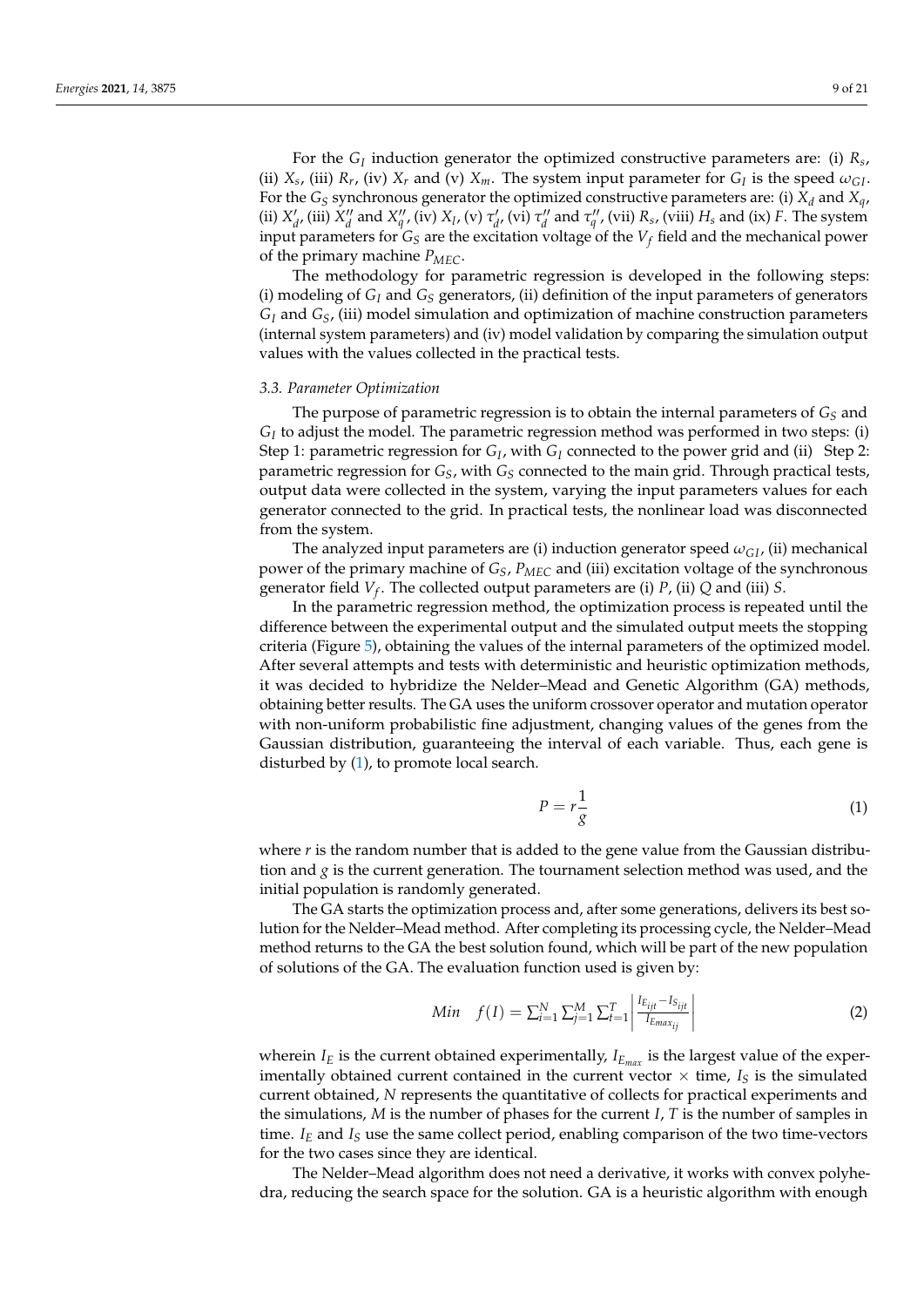power in the mutation operator to get out of optimal locations. The proposed problem is a high nonlinearity problem. In this kind of problem, the algorithms should be hybridized to speed up the optimization process. In this case, it is necessary to choose a deterministic and heuristic algorithm, capable of solving high nonlinearity problems.

# *3.4. Simulation and Experimental Validation and Analysis*

For the validation of the model, after optimizing the constructive parameters of the generators, a comparison between new practical data with new input values in the model and in the real system is necessary. Standard deviations are calculated for all validation tests performed for each separate equipment/machine and for the complete interconnected electrical power system (IPS). The parametric regression is performed on separate equipment/machines and then together so that the parameters found are representative in both steady state and transient or as close as possible. After validating the model, it is possible to perform tests and predictions.

Experimental tests in the real system are performed on the bench as shown in Figure [6.](#page-7-0) Experimental data will be recorded by energy analyzers at measurement points *M*1, *M*2,  $M_3$  and  $M_4$  where the outputs collected are: (i) active power *P*, (ii) reactive power *Q*, (iii) apparent power *S*, (iv) power factor  $fp$ , (v) total harmonic distortion of voltage  $THD<sub>V</sub>$ and vi) total harmonic distortion of current *THD<sup>I</sup>* . From this data it is possible to perform: (i) verification of IPS repowering, (ii) evaluation of the harmonic content at the various measurement points of the system and (iii) comparison between simulated model and real system. It is still possible to perform analyses comparing the values obtained in the IPS with the limits defined by the IEEE STD 519 [\[31\]](#page-20-0) standards, where it is possible to verify the impact of voltage and current distortions on the IPS, subject to the nonlinear load at each measurement point.

## <span id="page-9-0"></span>**4. Results**

According to the proposed methodology it is possible to determine the electrical parameters of the synchronous machine and of the induction machine and validate the model presented in Figure [6.](#page-7-0) Both units are powering in parallel the nonlinear load *N<sup>L</sup>* composed by a Three-Phase AC Voltage Controller (TPACVC) that powers the three-phase 14 kW lamp sets. The primary machine of *G<sup>S</sup>* was a 38.7 kW diesel engine and the primary machine of  $G_I$  was a 7.5 kW induction motor driven by a 9.2 kW frequency inverter. Information about the components used in the real system are given in Table [1.](#page-9-1) The *G<sup>S</sup>* machine was a KD 112 V model from the MWM brand while the *G<sup>I</sup>* machine was a W22 model from the WEG brand. The harmonics performance about these machines was not provided by the catalog. Furthermore, the values would not represent reality, given that the machines were refurbished.

<span id="page-9-1"></span>**Table 1.** Acronyms and values of the components from IPS.

| Variables | Components                             | <b>Values of Used Components</b>                                 |
|-----------|----------------------------------------|------------------------------------------------------------------|
| Gs        | Synchronous Generator (main generator) | 37 kVA, 380 V, $fp$ 0.8 three-phase, salient, 4 poles, 60 Hz     |
| Gг        | induction Generator                    | 7.5 kVA, 380 V, three-phase, squirrel-cage rotor, 4 poles, 60 Hz |
| $L_T$     | Primary Feed                           | three-phase, 13800 V, 60 Hz                                      |
| T1        | Transformer                            | 750 kVA, 13800/(380/220) V, ∆/Y grounded                         |
| Nī.       | nonlinear Load                         | 14 kW three-phase, 380 V, 60 Hz                                  |

#### *4.1. Parametric Regression*

The parametric regression method was performed to determinate: (i) parametric regression for *G<sup>I</sup>* and (ii) parametric regression for *GS*. The input parameters values were varied, and the output data were collected in the practical procedure for each generator connected to the grid. The analyzed input parameters are: (i) induction generator speed  $\omega_{GL}$  (ii) mechanical power of the primary machine of  $G_S$ ,  $P_{MEC}$  and (iii) excitation voltage of the synchronous generator field *V<sup>f</sup>* . The collected output parameters are (i) *P*, (ii) *Q* and (iii) *S*. The Table [2](#page-10-0) provides the parameters and variation range for  $G_I$  and  $G_S$  generators.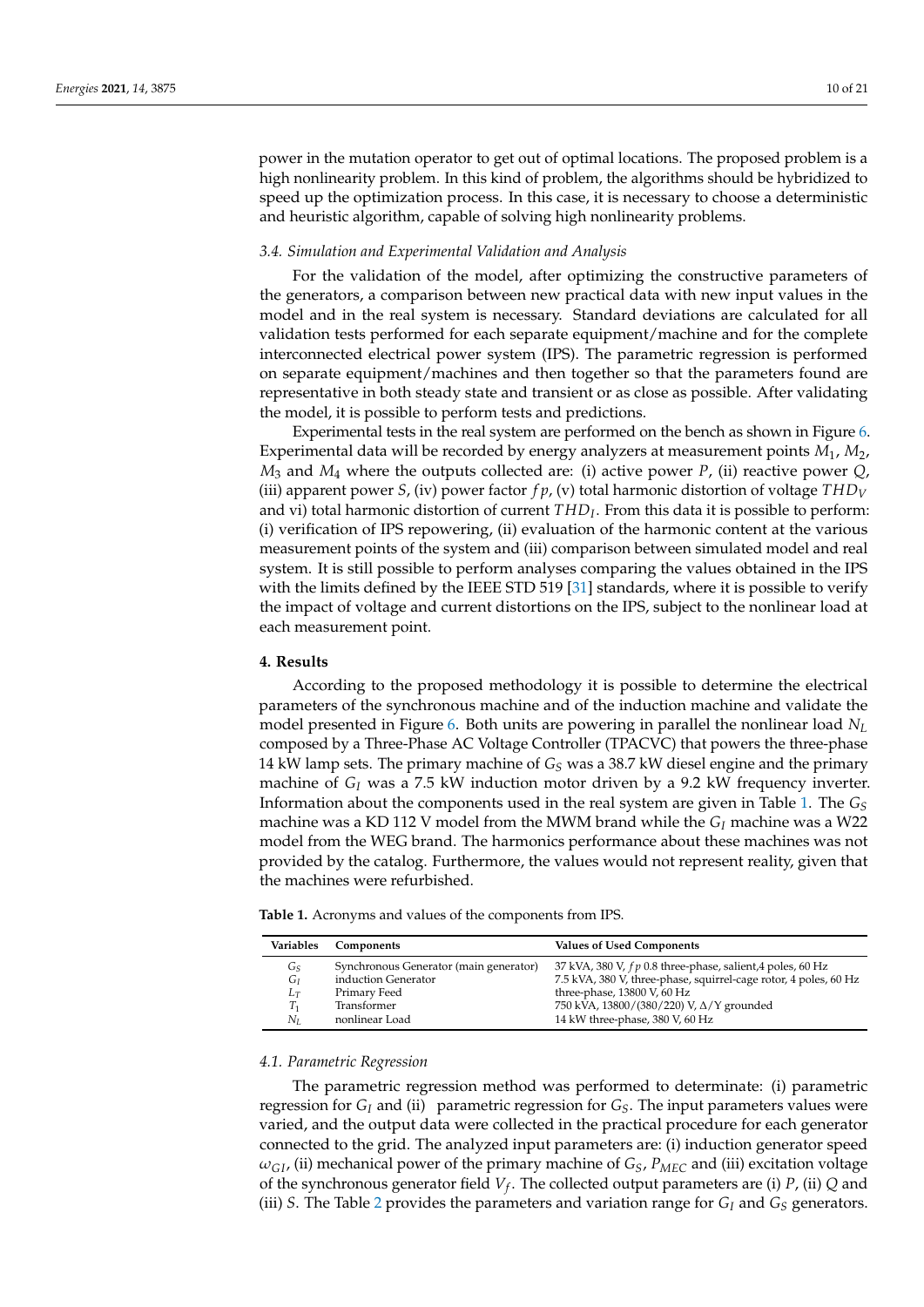| Generator | <b>Input Parameter</b> | <b>Variation Range</b>               |
|-----------|------------------------|--------------------------------------|
| ر حا      | $\omega_{GI}$ [rpm]    | [1800 1860]                          |
| ى         | $P_{MEC}$ [kVA]        | [22.39(intductive) 6.55(capacitive)] |
| ى         | V4 IVI                 | [26.7 58.2]                          |

<span id="page-10-0"></span>**Table 2.** Variation range of input parameters.

The optimization process was performed using the Nelder–Mead Genetic Algorithm (GA) hybrid method. The GA starts the optimization process with a random population of 100 individuals and, after 30 generations, delivers its best solution for the Nelder–Mead method. After, the Nelder–Mead method returns to the GA the best solution found, which will be part of the new population of solutions of the GA.  $I_F$  and  $I_S$  use the same collect period, enabling comparison of the two time-vectors for the two cases since they are identical. The sampling rate was 256 samples per cycle. The graphical results from *I<sup>E</sup>* and *I<sup>S</sup>* for *G<sup>S</sup>* is shown in Figure [7.](#page-10-1)

<span id="page-10-1"></span>

**Figure 7.** Comparison between  $I<sub>E</sub>$  and  $I<sub>S</sub>$  for synchronous generator.

For the parametric regression of the induction machine, Step 1, the induction generator parameters presented in Table [3](#page-10-2) were obtained. Table [3,](#page-10-2) besides setting the parameters obtained by parametric regression, also presents the values provided in the induction machine manufacturer's manual.

<span id="page-10-2"></span>**Table 3.** Induction Generator Parameters.

| <b>Parameters</b> | $G_I$ Regression      | $G_I$ Manufacturer    |
|-------------------|-----------------------|-----------------------|
| $R_s$ [pu]        | $2.97 \times 10^{-2}$ | $6.99 \times 10^{-2}$ |
| $L_s$ [pu]        | $1.14 \times 10^{-2}$ | $6.72 \times 10^{-2}$ |
| $R'_r$ [pu]       | $1.21 \times 10^{-2}$ | $1.01 \times 10^{-2}$ |
| $L'_r$ [pu]       | $7.74 \times 10^{-3}$ | $7.96 \times 10^{-2}$ |
| $L_m$ [pu]        | $5.85 \times 10^{-1}$ | 2.01                  |

The values of the induction machine parameters found by parametric regression differ from those provided by the manufacturer's manual. This difference is less than 4 times. The difference in *L<sup>s</sup>* is about 6 times. Table [2](#page-10-0) shows that the variation of the input parameter  $\omega_{GI}$  is greater than 1800 rpm, which means that in all collections performed for the machine parametric regression method it was above the synchronous speed, functioning as an induction generator. Thus, in this work, the machine used as an induction generator was manufactured to operate as a motor, which possibly produced the difference between the values found and the values in the manufacturer's manual. Another observation must be made in the parameters with the greatest differences, *L<sup>m</sup>* and *L<sup>s</sup>* , which are inductances related to magnetization and dispersion, respectively.

For the parametric regression of the synchronous machine, Step 2, the parameters shown in Table [4](#page-11-0) were obtained. The constructive parameters of the synchronous machine are found only by parametric regression, since it is an old and refurbished machine.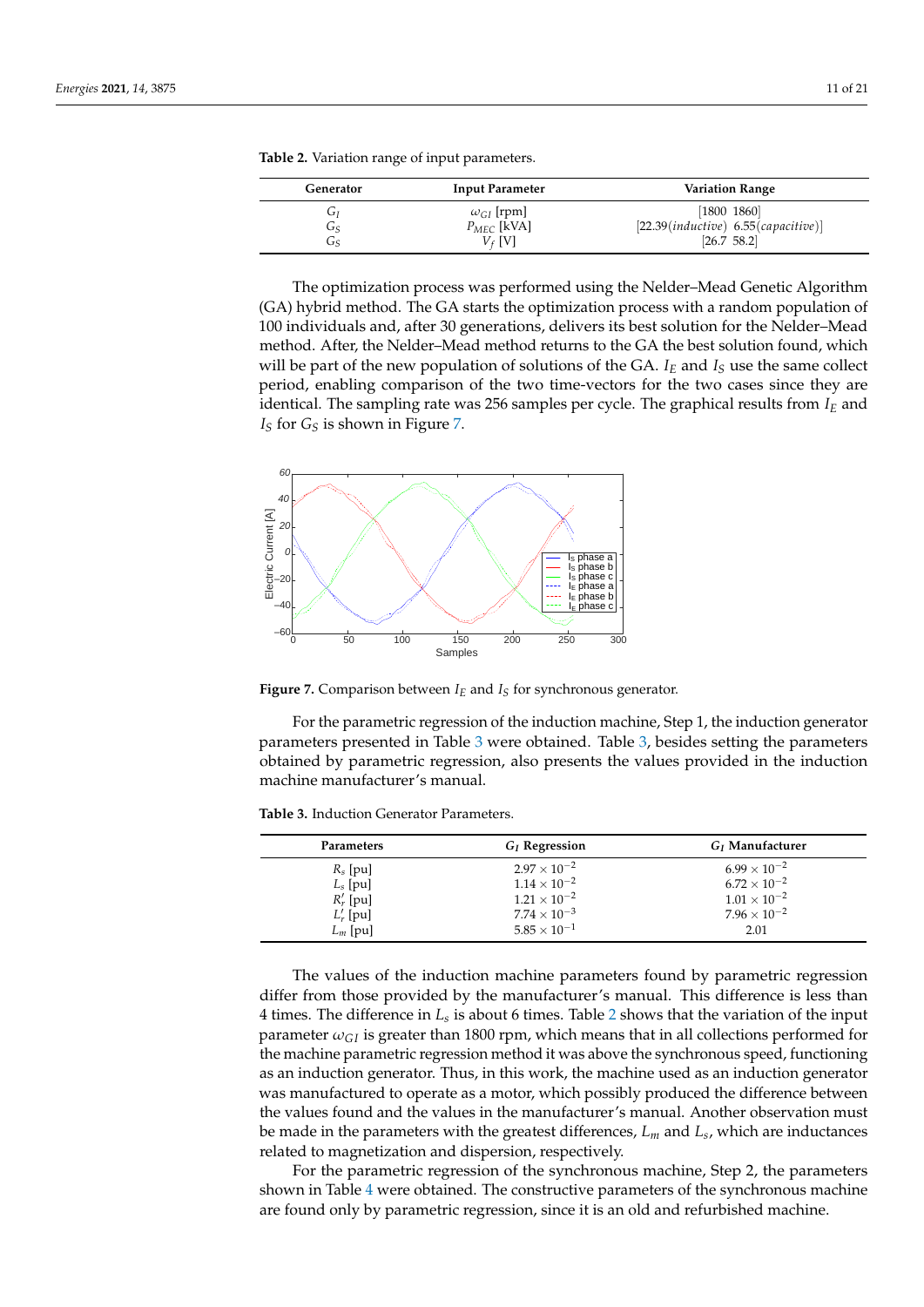| <b>Parameters</b> | $GS$ Regression       | Parameters     | $GS$ Regression       |
|-------------------|-----------------------|----------------|-----------------------|
| $X_d$ [pu]        | 2.26                  | $\tau_d$ [s]   | $1.24 \times 10^{-2}$ |
| $X'_d$ [pu]       | $1.55 \times 10^{-1}$ | $\tau''_d$ [s] | $5.81 \times 10^{-3}$ |
| $X''_d$ [pu]      | $9.71 \times 10^{-2}$ | $\tau''_q$ [s] | $7.12 \times 10^{-4}$ |
| $X_q$ [pu]        | $4.51 \times 10^{-1}$ | $R_s$ [pu]     | $3.77 \times 10^{-2}$ |
| $X''_q$ [pu]      | $2.22 \times 10^{-1}$ | $R_s$ [pu]     | $3.77 \times 10^{-2}$ |
| $X_l$ [pu]        | $1.69 \times 10^{-2}$ | $F$ [pu]       | $1.64\times10^{-2}$   |

<span id="page-11-0"></span>**Table 4.** Synchronous Machine Parameters.

# <span id="page-11-3"></span>*4.2. Model Validation*

After determining the induction generator and synchronous generator parameters, the parameters must be validated to obtain the feasible model. Simulations and bench comparisons are performed with new input values. In the process of model validation, the simulation results are compared to the practice test results. For the practical tests, considered for the validation of the model, new collections are made with distinct operating conditions. For the optimization process we used the comparison of simulated and experimental current waveform, as presented in [\(2\)](#page-8-1). For validation, the following variables were used: (i) *P*, (ii) *Q* and (iii) *S*. The input values are changed to analysis in new system operating regions. The comparison between experimental and simulated data for the induction generator and synchronous generator using the new input values is illustrated in Figure [8.](#page-11-1) Figure [9](#page-11-2) presents the validation of the complete IPS system illustrated in Figure [6,](#page-7-0) where the variables *P*, *Q*, and *S* are related to the simulated and experimental currents used in [\(2\)](#page-8-1).

Table [5](#page-12-0) provides the average value of the error  $\bar{\epsilon}$  and the standard deviation  $\sigma$  for comparing simulation and experimental results. Figure [8a](#page-11-1) and Table [5](#page-12-0) presents experimental and simulated induction generator values for: *P* where 78.8% within one standard deviation, whereas the experimental and simulated values of *Q* are 63.6% within one standard deviation and lastly, *S* experimental and simulated values are 72.7% within one standard deviation.

<span id="page-11-1"></span>

**Figure 8.** Comparison between simulated and experimental: (**a**) induction generator and (**b**) synchronous generator.

<span id="page-11-2"></span>

**Figure 9.** Comparison between simulated and experimental for the complete system.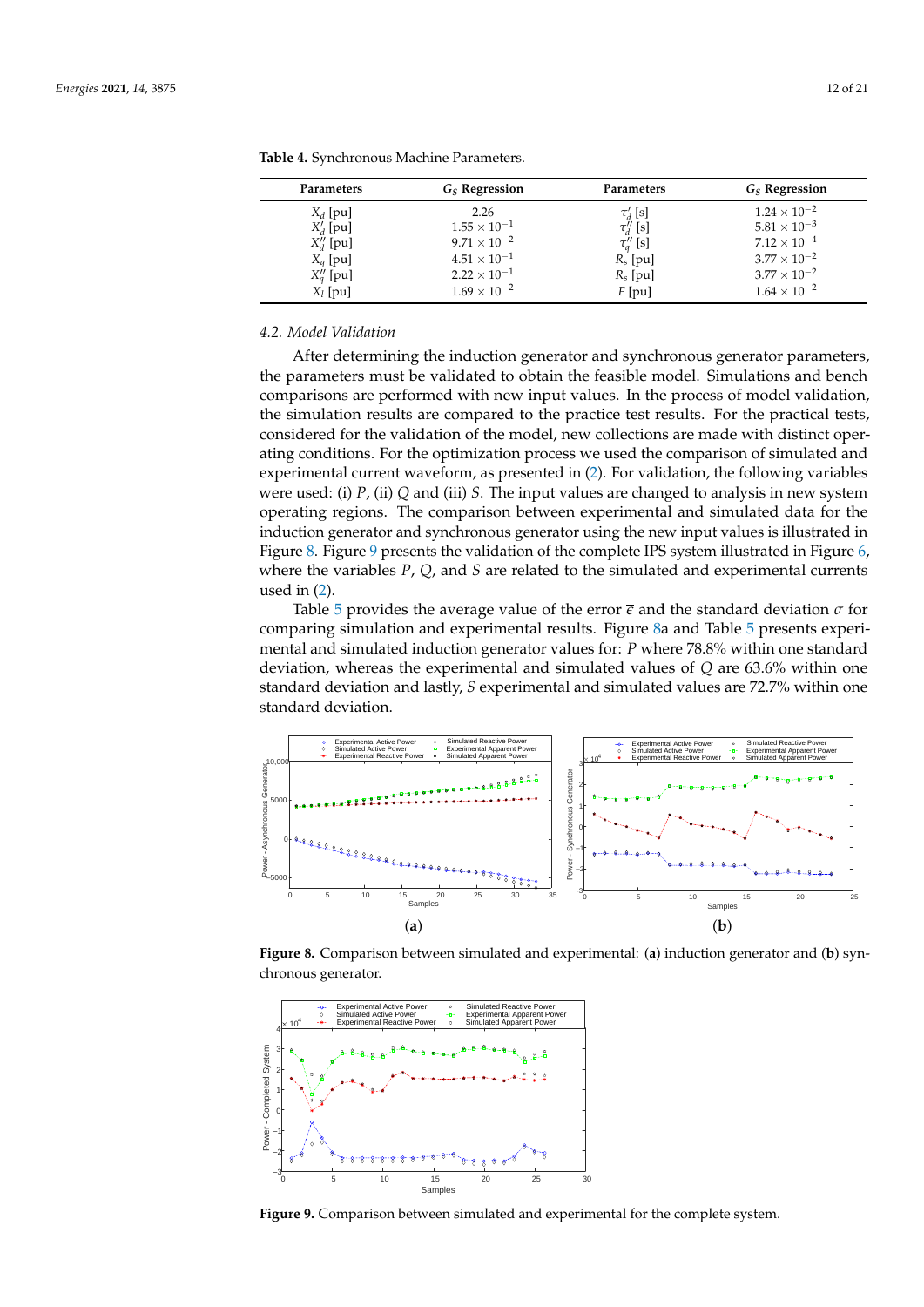| Configuration | <b>Values</b>        | P[W]  | Q[Var] | S[VA] |
|---------------|----------------------|-------|--------|-------|
| $G_I$         | $\bar{\epsilon}$ [%] | 5.5   | 4.3    | 4.7   |
|               | $\sigma$             | 0.028 | 0.032  | 0.039 |
| Gs            | $\bar{\epsilon}$ [%] | 6.1   | 1.5    | 5.8   |
|               | $\sigma$             | 0.028 | 0.013  | 0.026 |
| <b>IPS</b>    | $\bar{\epsilon}$ [%] | 8.7   | 2.3    | 3.9   |
|               | $\sigma$             | 0.032 | 0.018  | 0.028 |

<span id="page-12-0"></span>**Table 5.** Mean error and standard deviation between values obtained in simulation and experiment.

Figure [8b](#page-11-1) and Table [5](#page-12-0) present the experimental and simulated values of the synchronous generator, each within one standard deviation, for: (i) *P* with 65.2%, (ii) *Q* with 69.6%, and (iii) *S* with 65.2%. Figure [9](#page-11-2) and Table [5](#page-12-0) present the experimental and simulated values of the full IPS for: (i) *P* with 53.8% and the standard deviation, (ii) *Q* with 100% and the standard deviation, and (iii) *S* with 100% and the standard deviation. These considerations demonstrate the parametric regression procedure accuracy, in which it can be stated that the complete model represents the real system illustrated in Figure [6.](#page-7-0) When validating the complete system, the induction generator and synchronous generator subsystems are also validated again.

The results show the methodology reliability for estimating unknown parameters of the synchronous and induction generators. The data displayed in Table [5](#page-12-0) show the error between the simulated and experimental values for the outputs: *P*, *Q* and *S* is less than 9%. The comparative graphs of Figures [8](#page-11-1) and [9](#page-11-2) confirm the proposed methodology accuracy for determining parameters through parametric regression.

# System Operation Validation

For the IPS system illustrated in Figure [6](#page-7-0) and validated in Section [4.2,](#page-11-3) all experimental output data were collected during the machine's steady-state operation. Some of the synchronous machine constructive parameters that have been optimized are related to the transient state and thus it cannot be said that the parameters found of the synchronous machine are independent of the state (transient or permanent). To validate the parametric regression model, independent of the operating regime in which data were collected, a new simulation model was used in which all parameters are known. This model uses 200 MVA synchronous machine, 13.8 kV. This new model was simulated and obtained: (i) values of the constructive parameters of the synchronous generator; (ii) output data: *P*, *Q* and *S* of the system in steady state and (iii) output data: *P*, *Q* and *S* in transient regime.

Parametric regression was performed in the following steps: (i) optimization of machine constructive parameters with output data in steady state; (ii) optimization of machine constructive parameters with output data in transient regime. The data collection in transient and permanent regime occurred after 5 and 30 s of simulation, respectively. Table [6](#page-13-0) sets the known machine parameter values and output data collected in steady state and transient regime, as well as the error between the optimized parameter values and the initially known constructive parameters.

Table [6](#page-13-0) indicates that the optimized parameters  $X_q$ ,  $X_q''$ ,  $X_l$ ,  $\tau_d''$ ,  $\tau_q''$ ,  $R_s$  and *F* present smaller errors than the other parameters. The parameters  $\dot{X}_{d}^{\prime\prime}$ ,  $\tau_{d}^{\prime}$  and  $H_{s}$  were optimized, except with errors ranging from 58% to 320%. Parameters:  $X'_d$ ,  $X''_d$ ,  $X''_d$ ,  $\tau_d$ ,  $\tau'_d$  and  $\tau''_q$  depend on the transient regime to be determined and the other parameters can be determined in a steady state. From the data shown in Table  $6$  it can be observed that the proposed parametric regression is a technique that is independent of the machine operating state, since the values of  $X_d''$ ,  $\tau'_d$  and  $H_s$  obtained larger errors in both states.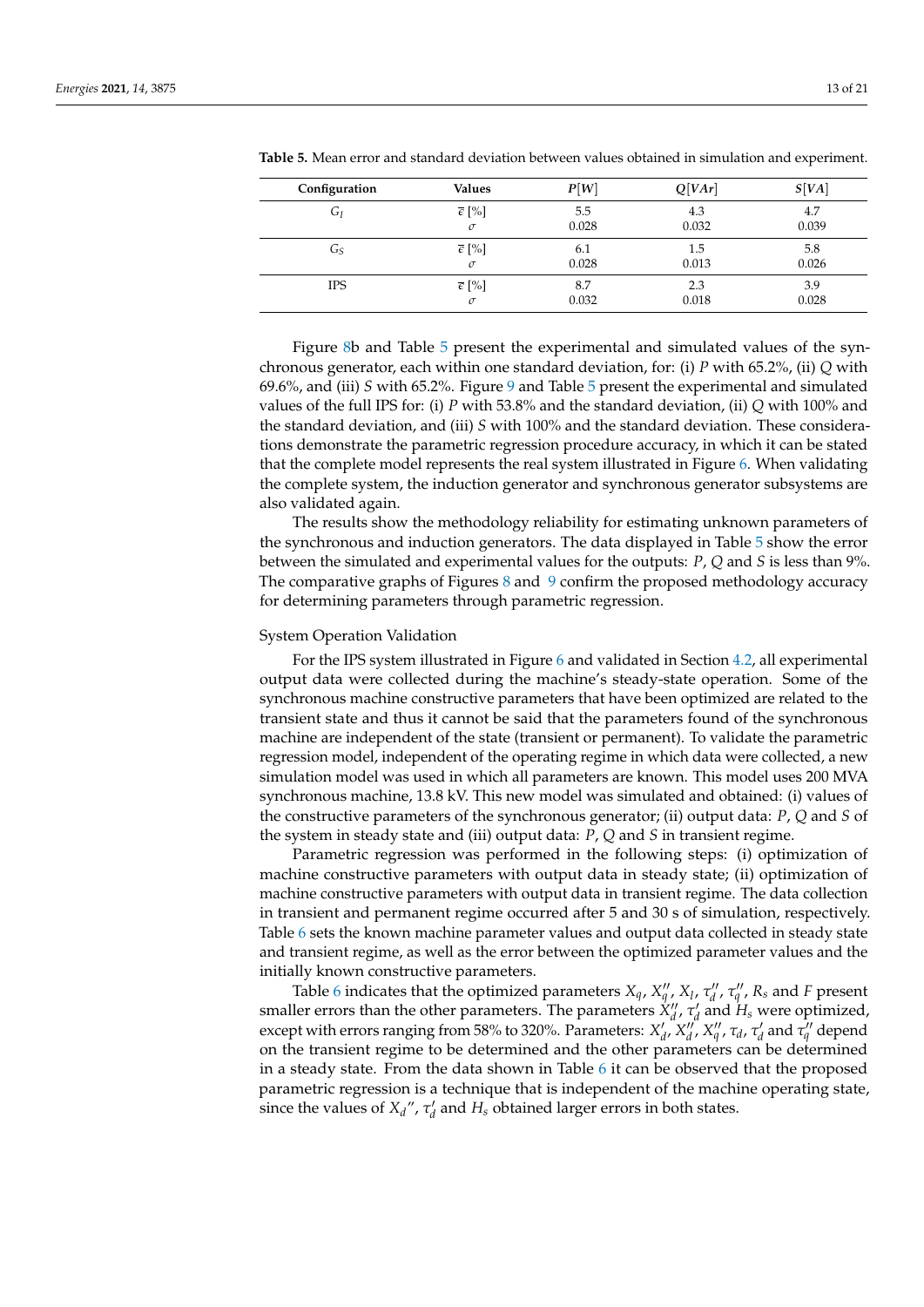| Parameters                                     | Known Data            | <b>Steady State</b>   |              | <b>Transient State</b> |              |  |
|------------------------------------------------|-----------------------|-----------------------|--------------|------------------------|--------------|--|
|                                                |                       | Data                  | Error $[\%]$ | Data                   | Error $[\%]$ |  |
| $X_d$                                          | 1.30                  | 1.68                  | 37.64        | 1.30                   | 0.00         |  |
|                                                | $2.96 \times 10^{-1}$ | $3.31 \times 10^{-3}$ | 29.30        | $1.31 \times 10^{-2}$  | 28.29        |  |
| $X_d'$<br>$X_d''$                              | $2.52 \times 10^{-1}$ | 1.74                  | 148.71       | $8.33 \times 10^{-1}$  | 58.15        |  |
| $X_q$                                          | $4.74 \times 10^{-1}$ | $4.14 \times 10^{-1}$ | 5.94         | $4.82 \times 10^{-1}$  | 0.85         |  |
| $X''_q$                                        | $2.43 \times 10^{-1}$ | $3.66 \times 10^{-1}$ | 12.33        | $3.24 \times 10^{-1}$  | 8.15         |  |
| $X_l$                                          | $1.80 \times 10^{-1}$ | $5.03 \times 10^{-2}$ | 12.97        | $4.55 \times 10^{-7}$  | 18.00        |  |
|                                                | 1.01                  | $7.10 \times 10^{-3}$ | 100.00       | $5.72 \times 10^{-3}$  | 100.42       |  |
|                                                | $5.30 \times 10^{-2}$ | $5.37 \times 10^{-2}$ | 0.06         | $9.06 \times 10^{-4}$  | 5.21         |  |
| $\tau_d'$<br>$\tau_d''$<br>$\tau_q''$<br>$R_s$ | $1.00 \times 10^{-1}$ | $2.92 \times 10^{-6}$ | 10.00        | $1.36 \times 10^{-4}$  | 9.99         |  |
|                                                | $2.85 \times 10^{-3}$ | $7.75 \times 10^{-3}$ | 0.49         | $4.55 \times 10^{-3}$  | 0.17         |  |
| $H_s$                                          | 3.20                  | $3.69 \times 10^{-5}$ | 320.00       | $8.83 \times 10^{-5}$  | 320.00       |  |
| F                                              | 0.00                  | $2.16 \times 10^{-5}$ | 0.00         | $1.88 \times 10^{-3}$  | 0.19         |  |

<span id="page-13-0"></span>**Table 6.** Synchronous machine parameters with known and optimized data.

Several methods are found in the literature for determining parameters. Le and Wilson [\[18\]](#page-19-15) use online data to determine the synchronous machine parameters, revealing a 16% error for *Xkd*. González-Cagigal et al. [\[19\]](#page-19-16) use UKF implementation to estimate variables and parameters of a fully regulated two-axis synchronous machine with an error of 5.01%. Silva [\[15\]](#page-19-12) use GA and Load Rejection test to determinate synchronous machines parameters and present an error of 16.03% to  $X''_q$ . The proposed methodology for this work does not require removal of the machine from the workplace, does not require an initial state [\[19\]](#page-19-16), does not perform destructive tests [\[32\]](#page-20-1) and it is a simple test that does not inflict risk of damage to the machinery [\[33\]](#page-20-2). Through Table [6](#page-13-0) can be observed that 58% of the parameters has an error of less than 13% for both the transitional and the permanent regime. Thus, it is observed that the proposed method is feasible to obtain the parameters of the machines.

# *4.3. Repowering*

A model validated with the real system, allows simulations to be performed to obtain the amount of power generated in the plant at measuring point *M*<sup>1</sup> for the system illustrated in Figure [6.](#page-7-0) The proposed system settings are: (i) *N<sup>L</sup>* where the nonlinear load is connected to the system, (ii)  $G_S + G_I + N_L$  where the synchronous generator, induction generator and nonlinear load are connected to the system; (iii)  $G_S + N_L$  where the synchronous generator and nonlinear load are connected to the system and (iv)  $G_I + N_L$  where the induction generator and nonlinear load are connected to the system. For all repowering simulations, the generator operating condition has been set so that in the configuration  $G_S + G_I + N_L$ the power factor is greater than 0.8 and as close as possible to 1 [\[24\]](#page-19-21).

The input data for the simulation and experimental tests [\[22\]](#page-19-19) are the same for the four input parameters: (i) nonlinear load firing angle *θ*, (ii) mechanical power of the synchronous generator primary machine  $P_{MEC}$ , (iii) induction generator speed  $\omega_{GI}$ , and (iv) field excitation voltage of synchronous generator *V<sup>f</sup>* . The operating conditions of *G<sup>I</sup>* measured at  $M_3$  and  $G_S$  measured at  $M_4$  for the simulation and experimental collections are set forth in Table [7,](#page-13-1) with inductive  $G_S$ , in which the configuration of  $G_S$  is receiving reactive power from the grid. It is performed measurements of the *P*, *Q*, *S*, and *f<sup>p</sup>* values.

<span id="page-13-1"></span>**Table 7.** Operation in *G<sup>I</sup>* and *G<sup>S</sup>* inductive.

|              | Operation | P[W]      | Q[Var] | S[VA]  | v     |
|--------------|-----------|-----------|--------|--------|-------|
| Simulated    | ى         | $-22,215$ | 5335   | 22,880 | 0.971 |
|              | GI        | $-4363$   | 5003   | 6646   | 0.658 |
| Experimental | ى         | $-22,684$ | 5657   | 23,396 | 0.969 |
|              | GI        | $-3636$   | 4502   | 5795   | 0.629 |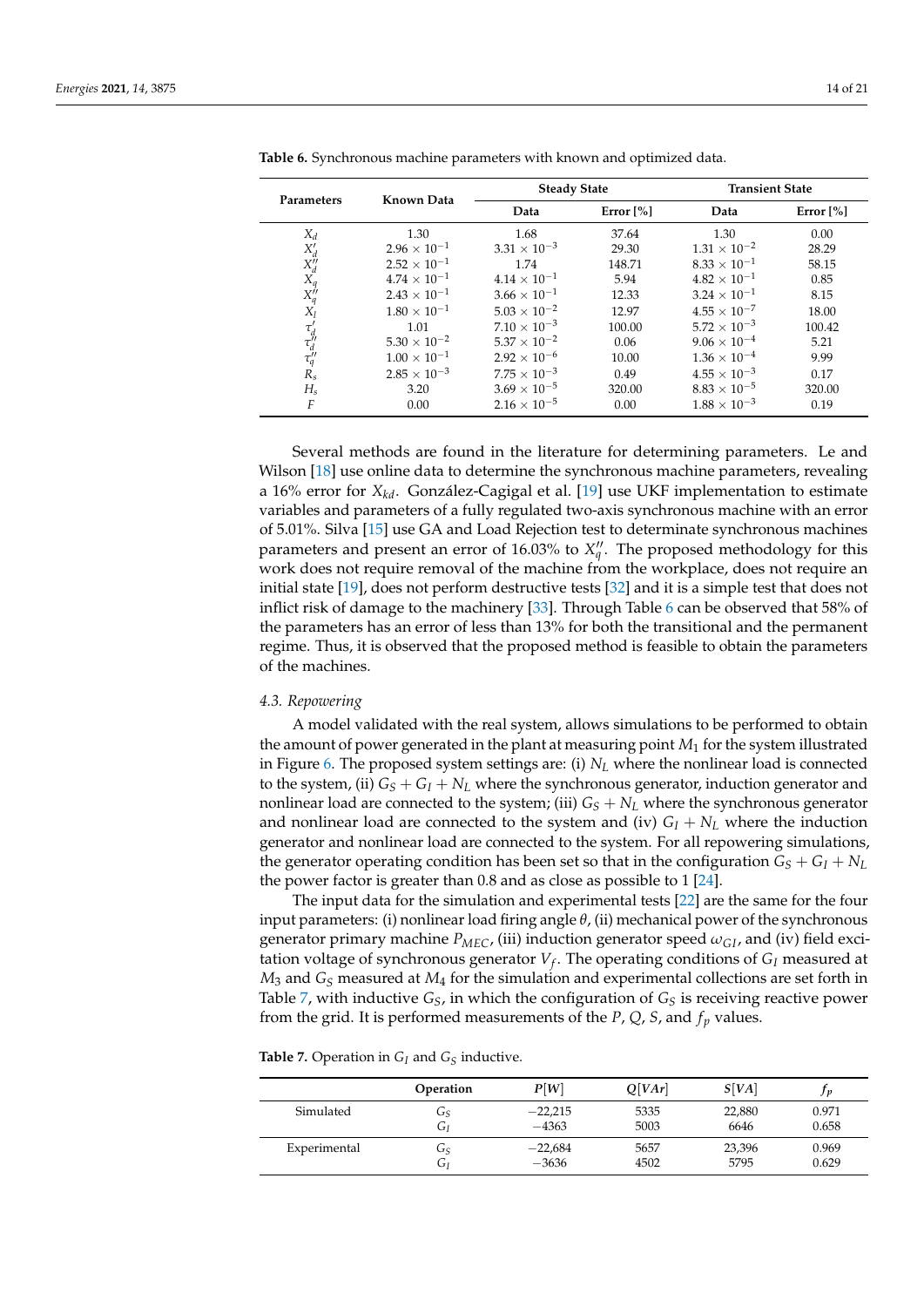Table [7](#page-13-1) states that both *G<sup>S</sup>* and *G<sup>I</sup>* provide active power and receive reactive power from the power grid. The simulated and experimental values for  $G<sub>S</sub>$  and  $G<sub>I</sub>$  are close, where *P* has a difference of 2.06% for  $G_S$  and 16.6% for  $G_I$  and *S*, difference between 2.2% for *G<sup>S</sup>* and 12.8% for *G<sup>I</sup>* . Several measurements were made using the various settings. Table [8](#page-14-0) present the data measured at point  $M_1$  with inductive  $G_S$ , both simulated and experimental. The synchronous generator excitation has been adjusted to obtain power factor at  $M_1$  at the nearest  $S_G + I_G + N_L$  setting.

<span id="page-14-0"></span>**Table 8.** Obtained values in  $M_1$  with  $G_S$  inductive.

| Obtained Values in $M_1$ with $GS$ Inductive | Configuration     | P[W]      | O[Var] | S[VA]  | f p   |
|----------------------------------------------|-------------------|-----------|--------|--------|-------|
| Simulated                                    | Nτ                | 3865      | 3515   | 5435   | 0.577 |
|                                              | $G_S + G_I + N_L$ | $-22,923$ | 13,796 | 26,893 | 0.850 |
|                                              | $G_S + N_L$       | $-18,649$ | 8903   | 20,803 | 0.892 |
|                                              | $G_I + N_I$       | $-211$    | 8688   | 9110   | 0.051 |
| Experimental                                 | Nт                | 2547      | 3602   | 6710   | 0.559 |
|                                              | $G_S + G_I + N_L$ | $-23,820$ | 13,157 | 27,688 | 0.860 |
|                                              | $G_S + N_L$       | $-20,043$ | 9014   | 22,553 | 0.888 |
|                                              | $G_I + N_I$       | $-1105$   | 8090   | 9601   | 0.147 |

Considering the simulated system analysis, in the configuration *NL*, Table [8,](#page-14-0) the power grid provides active power of 3865 W. In the configuration  $G_S + G_I + N_L$ , Table [8,](#page-14-0) the power grid receives active power of 22, 923 W. In this case, we have the nonlinear load receiving 3865 W, the synchronous generator providing 22, 215 W and the induction generator providing 4363 W, as indicated in Table [7.](#page-13-1) The total amount of 22, 923 W of supplied power. By disconnecting  $G_I$ , in the configuration  $G_S + N_L$ ,  $G_S$  provides active power of 22, 215 W (see Table [7\)](#page-13-1). The synchronous generator feeds the nonlinear load and supplies the grid with the remaining generated power. In this case, the power grid will receive active power of 18, 649 W. It can be observed that with the insertion of the induction generator there is a system repowering with an increase of 22.92% in the active power generated compared to the configuration  $G_S + N_L$ . It is further noted that the power factor measured at  $M_1$  in the configuration  $G_S + G_I + NL$  is 0.85, this is because the power factor of the synchronous generator is 0.80.

The operating conditions of *G<sup>I</sup>* and capacitive *GS*, in which the synchronous generator is providing reactive power to the system, are given in Table [9.](#page-14-1) It is performed measurements of the *P*, *Q*, *S*, and  $f_p$  values.

<span id="page-14-1"></span>

|  |  |  |  |  |  | <b>Table 9.</b> Operation in $G_I$ and $G_S$ capacitive. |  |
|--|--|--|--|--|--|----------------------------------------------------------|--|
|--|--|--|--|--|--|----------------------------------------------------------|--|

| Operation in $G_I$ and $G_S$ Capacitive | Operation | P[W]      | O[Var]    | S[VA]  |       |
|-----------------------------------------|-----------|-----------|-----------|--------|-------|
| Simulated                               | Gs        | $-24.834$ | $-9839$   | 26.738 | 0.929 |
|                                         | Gı        | $-4373$   | 4973      | 6630   | 0.661 |
| Experimental                            | Gs        | $-22.444$ | $-12.080$ | 25.508 | 0.88  |
|                                         | Gı        | $-3135$   | 1338      | 5972   | 0.525 |

It can be observed from Table [9](#page-14-1) that both *G<sup>S</sup>* and *G<sup>I</sup>* provide active power and receive reactive power from the grid. The values for *G<sup>S</sup>* and *G<sup>I</sup>* , both simulated and experimental are close. For the active power *P*, the difference is 9.6% for  $G_S$  and 2.3% for  $G_I$ . For the total power *S*, the difference is 4.6% for *G<sup>S</sup>* and 9.9% for *G<sup>I</sup>* . Table [10](#page-15-0) shows data measured at point *M*<sup>1</sup> with capacitive *GS*, both simulated and experimental. The synchronous generator excitation has been adjusted to obtain a power factor of  $M_1$  in the  $G_S + G_I + N_L$  setting near the unit.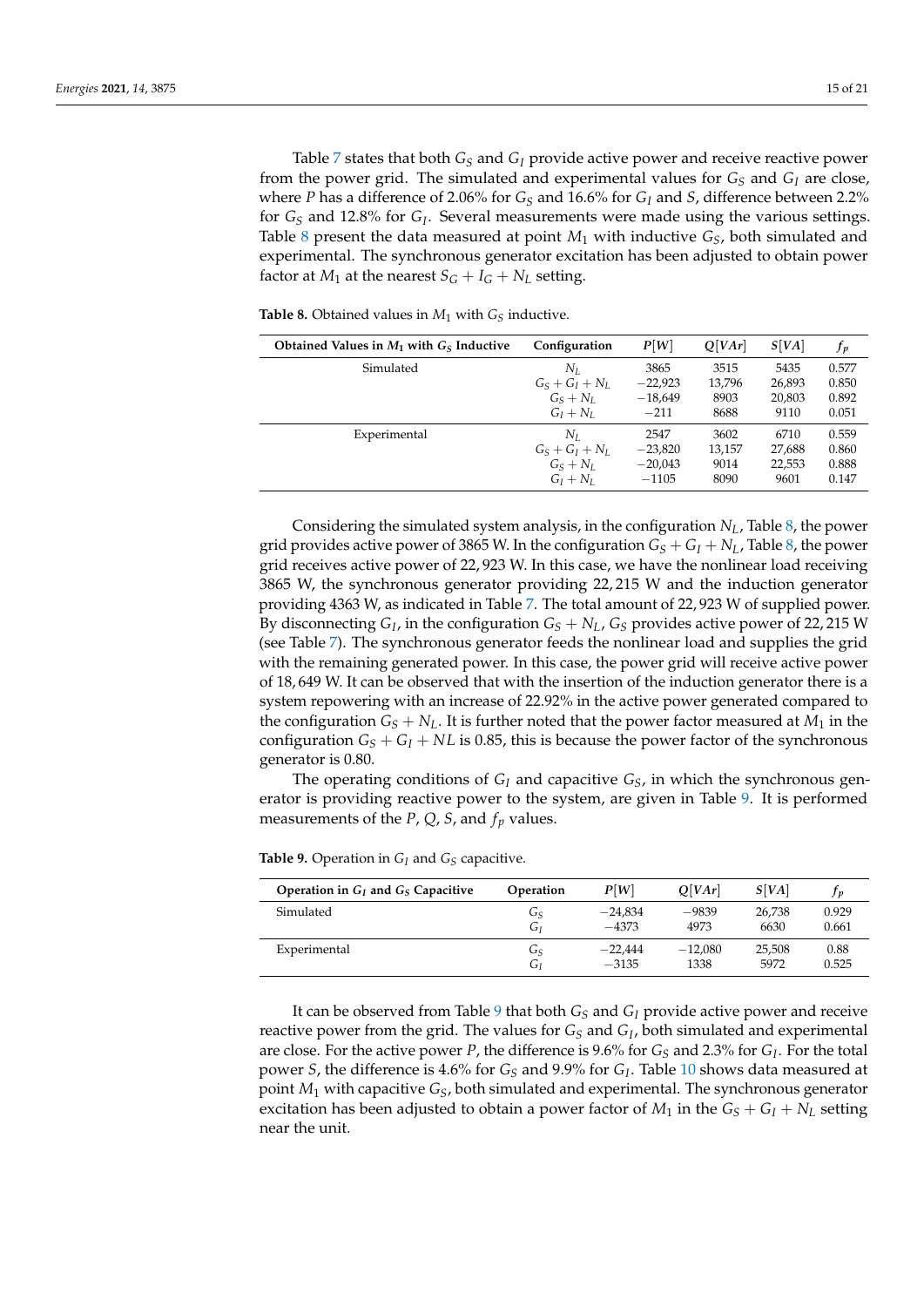| Obtained Values in $M_1$ with $G_S$ Capacitive | Configuration     | P[W]      | O[Var]  | S[VA]  | fр    |
|------------------------------------------------|-------------------|-----------|---------|--------|-------|
| Simulated                                      | $N_L$             | 1082      | 1886    | 2230   | 0.563 |
|                                                | $S_G + G_I + N_L$ | $-27,900$ | $-2873$ | 28,073 | 0.994 |
|                                                | $G_S + N_L$       | $-23,650$ | $-7757$ | 24,912 | 0.949 |
|                                                | $G_I + N_I$       | $-3121$   | 6975    | 7904   | 0.420 |
| Experimental                                   | Nт                | 2474      | 2960    | 5517   | 0.425 |
|                                                | $G_S + G_I + N_I$ | $-23,786$ | $-4795$ | 24,635 | 0.965 |
|                                                | $G_S + N_L$       | $-20.127$ | $-9072$ | 22.476 | 0.895 |
|                                                | $G_I + N_I$       | $-1921$   | 7012    | 7881   | 0.243 |

<span id="page-15-0"></span>**Table 10.** Obtained values in  $M_1$  with  $G_S$  capacitive.

It can be observed from Table [10](#page-15-0) that in the  $N_L$  configuration, the power grid is providing 1082 W active power. In configuration  $G_S + G_I + N_L$ , the power grid is receiving active power of 27, 900 W. In this case, the nonlinear load is receiving 1082 W, the synchronous generator providing 24, 834 W, and the induction generator providing 4373 W, as provided in Table [9.](#page-14-1) In configuration  $G_S + G_I + N_L$ , the power grid is receiving active power of 27, 900 W. In this case, you have the nonlinear load receiving 1082 W, the synchronous generator providing 24, 834 W, and the induction generator providing 4373 W, as provided in Table [9.](#page-14-1) The system is providing 27, 900 W (see Table [10\)](#page-15-0). With the disconnection of *G<sup>I</sup>* in configuration  $G_S + N_L$ ,  $G_S$  provides active power of 24,834 W (see Table [9\)](#page-14-1). In this case, the power grid will receive 23, 650 W active power, as shown in Table [10.](#page-15-0) It is also observed that with the insertion of the induction generator there is a system repowering, with an increase of 17.97% in the active power generated compared to configuration  $G_S + N_L$ . The power factor in  $M_1$  in configuration  $S_G + I_G + NL$  is 0.994, higher than with inductive  $G_S$ .

When  $G<sub>S</sub>$  is capacitive and provides reactive for  $G<sub>I</sub>$  at  $M<sub>1</sub>$ , the power factor value is close to 0.99 for configuration  $G_S + G_I + N_L$ , as shown in Table [10.](#page-15-0) In the case of inductive *G*<sub>*S*</sub> the power factor value is 0.85 for configuration  $G_S + G_I + N_L$  as given in Table [8.](#page-14-0)  $G_S$ can operate inductive or capacitive and in the case of induction machine repowering, it is usual to operate as capacitive as it will provide reactive for *G<sup>I</sup>* . In this mode of operation, *G<sup>S</sup>* has a higher power factor and still supplies the reactive demand of *G<sup>I</sup>* when connected in parallel.

## *4.4. Analysis of Harmonics*

Using the same model and simulator validated with the real system and with the same operating conditions as in Tables [3,](#page-10-2) [7](#page-13-1) and [9,](#page-14-1) the harmonic distortion data was collected. For all harmonic analysis simulations, the generator operating condition has been established so that in configuration  $G_S + G_I + N_L$  the power factor is greater than 0.80 and close to the unit [\[24\]](#page-19-21). The measured results of total current harmonic distortions *THD<sup>I</sup>* at the measurement points  $M_1$ ,  $M_2$ ,  $M_3$  and  $M_4$  were collected by observing the total harmonic voltage distortions *THDV*, within the limits set forth in IEEE STD 519 [\[31\]](#page-20-0). The established values in IEEE STD 519 for voltage harmonics vary according to the voltage class at the point to be measured. Measurements were taken at the voltage of 380 V, the total distortion limit of the *THD<sup>V</sup>* voltage harmonics is 5.0%.

The *THD<sup>V</sup>* values obtained in the simulation were approximately 2.0% for all measurement points, with inductive and capacitive *GS*. The *THD<sup>I</sup>* values obtained are shown in Table [11](#page-16-0) at measurement points  $M_1$ ,  $M_2$ ,  $M_3$  and  $M_4$  with  $G<sub>S</sub>$  inductive and capacitive, respectively. The simulated and experimental values in configuration  $G_S + G_I + N_L$  with inductive *G<sup>S</sup>* produce a difference of 2.1% for *M*1, 19.2% for *M*2, 42.3% for *M*<sup>3</sup> and 34.1% for  $M_4$ . Configuration  $G_S + G_I + N_L$  with  $G_S$  capacitive, was obtained 34.5% difference for *M*1, 11.3% for *M*2, 25.0% for *M*<sup>3</sup> and 5.4% for *M*4.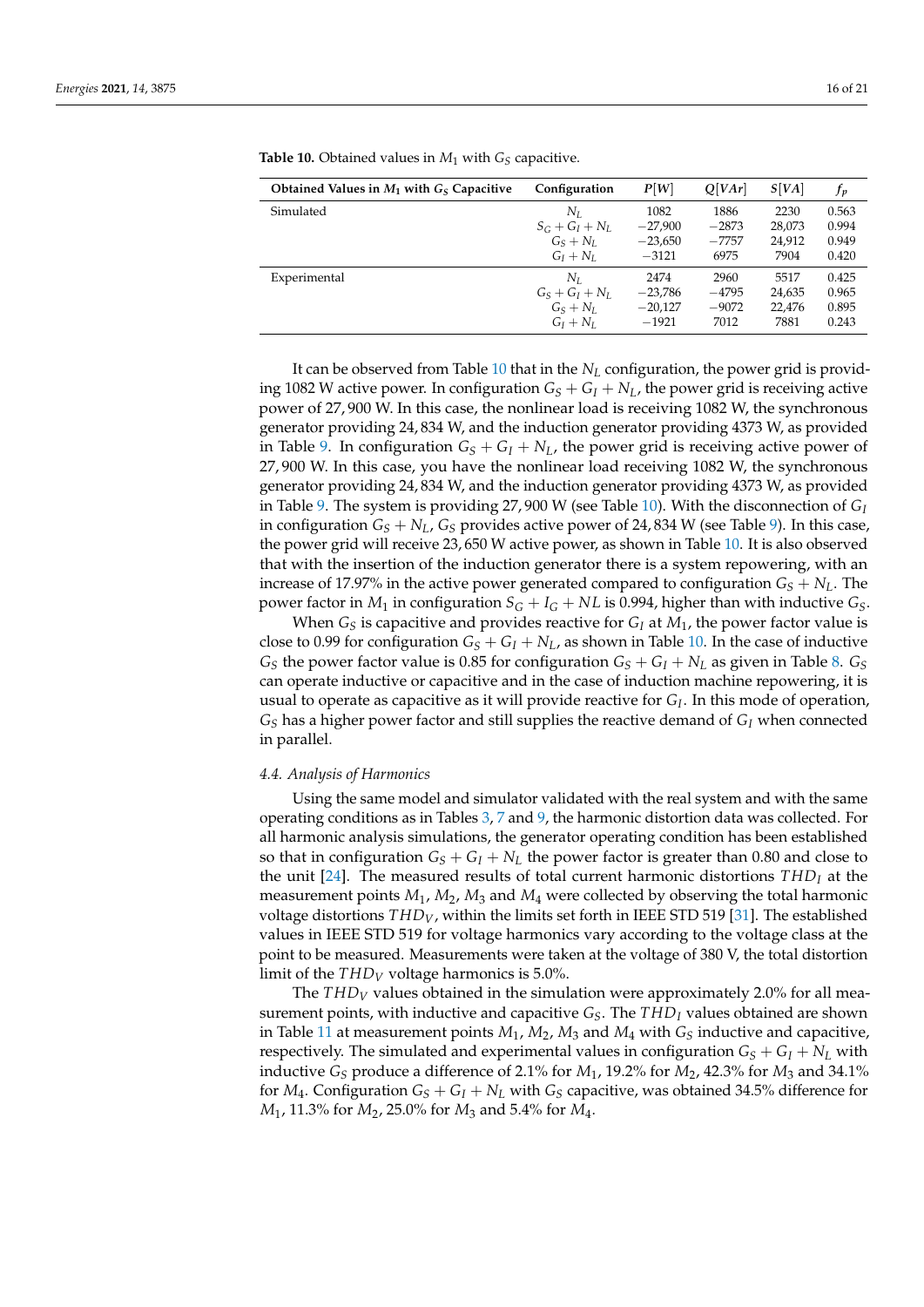|              |                   | $THDI$ with Inductive $GS$ |       |       | $THDI$ with Capacitive $GS$  |       |       |                          |       |
|--------------|-------------------|----------------------------|-------|-------|------------------------------|-------|-------|--------------------------|-------|
|              | Configuration     | $M_1$                      | $M_2$ | $M_3$ | $M_4$                        | $M_1$ | M,    | $M_3$                    | $M_4$ |
| Simulated    | $N_I$             | 90.6                       | 90.6  |       |                              | 119.4 | 119.4 |                          |       |
|              | $G_S + G_I + N_L$ | 18.5                       | 90.6  | 5.2   | 4.4                          | 11.6  | 119.4 | 5.2                      | 3.7   |
|              | $G_S + N_L$       | 23.7                       | 90.6  |       | 4.4                          | 13.2  | 119.4 | $\overline{\phantom{a}}$ | 3.7   |
|              | $G_I + N_I$       | 54.5                       | 90.6  | 5.2   |                              | 43.9  | 119.4 | 5.2                      |       |
| Experimental | $N_L$             | 114.2                      | 114.3 |       | -                            | 104.5 | 105.2 |                          |       |
|              | $G_S + G_I + N_L$ | 18.9                       | 112.1 | 3.0   | 2.9                          | 17.7  | 105.9 | 3.9                      | 3.5   |
|              | $G_S + N_L$       | 23.2                       | 112.1 |       | 2.8                          | 19.2  | 106   | -                        | 3.8   |
|              | $G_I + N_I$       | 59.7                       | 113.5 | 3.2   | $\qquad \qquad \blacksquare$ | 41.6  | 105.7 | 4.1                      |       |

<span id="page-16-0"></span>**Table 11.** Harmonic analysis on points *M*<sup>1</sup> , *M*2, *M*<sup>3</sup> and *M*<sup>4</sup> .

Measurement point  $M_1$  for inductive  $G_S$ , the value  $THD_I$  decreases from 90.6% for configuration *N*<sup>*L*</sup> to 18.5% for configuration  $G_S + G_I + N_L$ . The *THD<sub>I</sub>* reductions in *M*<sup>1</sup> for configurations  $G_S + N_L$  and  $G_I + N_L$  also occur and are caused by the increased active power flow that causes harmonics to become spread in the ratio between active power and apparent power. In configuration  $G_S + G_I + N_L$  the value of  $THD_I$  is 5.2% on  $M_3$  and 4.4% on  $M_4$ , this indicates that with repowering using different power generators, with  $G_S$ greater than *G<sup>I</sup>* , harmonic content is higher on *G<sup>I</sup>* terminals than on *G<sup>S</sup>* terminals, again indicating that *G<sup>I</sup>* behaves as the preferred path for harmonic currents.

At measurement point  $M_1$  for capacitive  $G_S$  and configuration  $N_L$ , see Table [11,](#page-16-0) it is noted that the value of *THD<sup>I</sup>* for configuration *N<sup>L</sup>* at *M*<sup>1</sup> is 119.4% and in the configuration  $G_S + G_I + N_L$  the value reduces to 11.6%. The values obtained from  $THD_I$  at measurement points  $M_3$  and  $M_4$  with the capacitive  $G_S$  are similar to the experiment with inductive  $G_S$ , therefore is used the same analysis. It should be noted that the operating condition of the generators has been established so that in the configuration  $G_S + G_I + N_L$  has the power factor approximately one. For inductive *GS*, *G<sup>S</sup>* and *G<sup>I</sup>* receive reactive power from the grid and for *G<sup>S</sup>* capacitive, *G<sup>S</sup>* provides reactive power to *G<sup>I</sup>* , with a view to improving the power factor of the set. In the configuration  $G_S + G_I + N_L$  there is a reduction of  $THD_I$  by  $M_1$  to inductive and capacitive  $G_5$ , indicating that with the repowering there is a reduction in harmonic content.

In configuration  $G_S + G_I + N_L$  at  $M_3$  and  $M_4$ , there are more harmonics on the  $G_I$ connection bus than on the  $G_S$  connection bus. For inductive  $G_S$  the  $THD_I$  at  $G_I$  is 5.2% and at  $G_S$  is 4.4% and for capacitive  $G_S$  the  $THD_I$  at  $G_I$  is 5.2% and at  $G_S$  is 3.7%. When  $G_S$  is greater than *G<sup>I</sup>* , proportionally, there will be more harmonics in *G<sup>I</sup>* than in *GS*. The results obtained from the comparison of computer simulation and experimental tests shows that the created model represents the real system. It can be concluded that with the validation of the computational model it is possible to predict the real system behavior with insertion of new perturbations.

#### *4.5. Discussion*

Several studies are carried aiming to determine the parameters for generators. However, there are no studies about parameter estimation for remodeled and old machines using parametrical regression to modeling repowering systems composed by synchronous and induction generators of different power, subject to current distortion caused by nonlinear loads. Due to the absence of practical tests to determine parameters, there is no risk of damage to the machine. Parametric regression does not require removal of the machine from the workplace and does not perform destructive tests on it. Several old hydroelectric plants have machines with idle power generation capacity, which can be re-powered. Through the proposed methodology the system can be modeled, and the induction machine can be used to repower the plant. Thus, it is possible to forecast the system and conduct simulation experiments, which represent the characteristics of the original system.

The methodology proposed in this work for studying IEPS is parcel out into three stages: (i) practical procedures for data collection, (ii) simulation procedures and (iii) test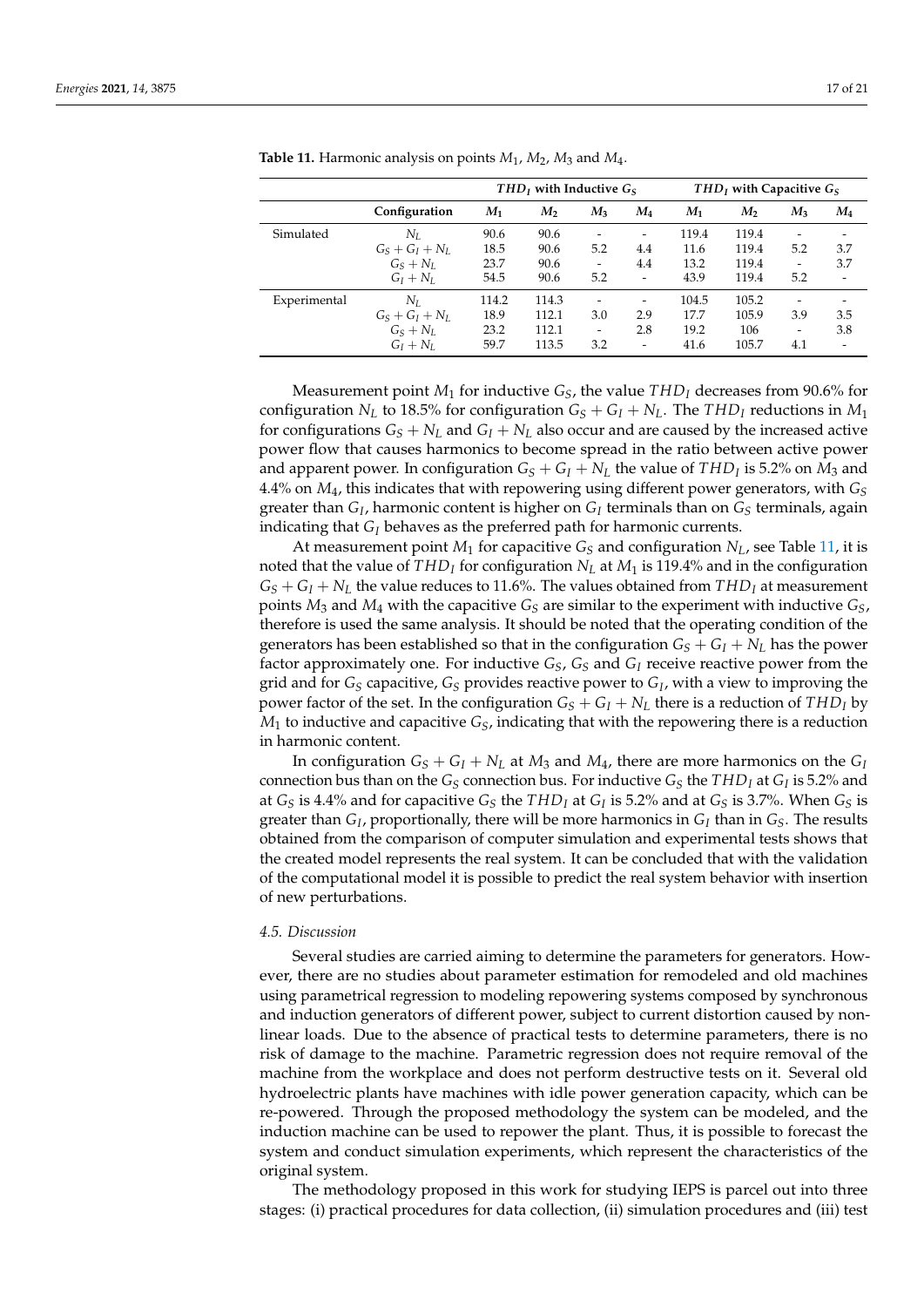validation. For the simulation is necessary to find the parameters for the synchronous and induction generators, the groundwork for the computational model.

Some difficulties were faced when changing the range for the input parameters for data collection executed on the simulation process and comparison of practical and simulated repowering. The initial error was the attempt of determine the constructive parameters of synchronous through practical tests. The suggestions for this procedure are: (i) use of the system for the collection of practical data to determine the constructive parameters through the method of parametric regression, (ii) simulation using the mathematical model of the synchronous generator and induction generator in non-sinusoidal steady state, (iii) perform practical test collections in the transitional regime and (iv) collect the input parameter of the  $\omega_{GI}$  induction generator, for the machine operating as a generator and motor.

The behavior of the harmonic flow between the generators was validated by observing the relationship between the harmonic currents of the induction generator and the synchronous generator. This may be a new field that opens for studies on the best power ratio between the induction generator and the main generator, synchronous generator. Optimization methods can be used to determine the optimal power ratio of the induction generator, once the power of the synchronous generator is known.

The proposed model show error, between the simulated and experimental values, for the outputs: *P*, *Q* and *S* of less than 9%, according to system validation. The Table [12](#page-17-0) show the error for the complete system repowering, comparing simulated and experimental, for the values obtained in  $M_1$  with  $G_S$  inductive and capacitive. The error for calculating repowering is greater for  $G<sub>S</sub>$  inductive with a value of 4.08%. The proposed model is simplified but validates the proposed methodology. By making a more elaborate model, the process can be refined and errors reduced.

<span id="page-17-0"></span>**Table 12.** Repowering error between values obtained in simulation and experiment.

| Configuration | G <sub>S</sub> Inductive [%] | G <sub>S</sub> Capacitive [%] |
|---------------|------------------------------|-------------------------------|
| Simulated     | 22.92                        | 1797                          |
| Experimental  | 18.84                        | 18.19                         |

At parameters of the generators determination, the following can be observed: (i) data collection can easily be carried out at the operating site, (ii) cost reduction by carrying out onsite tests; (iii) ease in obtaining the electrical parameters of the machine without destructive tests, (iv) data collection without the need to disconnect the generator from the system and (v) data collections with the offline generator. In systems with repowering through the induction machine, it is observed: (i) increase in the useful life of the main machine, which is the synchronous machine, (ii) reduction in the acquisition and maintenance cost, since the induction machine has a lower cost than synchronous and (iii) easy to install due to the physical space, since the volume of the induction machine compared to the synchronous machine, for the same power, is less.

Electrical equipment operating at harmonic frequencies has greater losses and a greater possibility of insulation failures when compared to electrical equipment operating at the fundamental frequency. The use of frequency inverters contributes to the increase of harmonic contents in the electrical network [\[34\]](#page-20-3). Through the repowering by the proposed methodology, the synchronous generator lifetime increases meanwhile the induction generator lifetime decreases. Meantime, the induction generator is approximately 40% cheaper compared to the synchronous generator. Furthermore, the induction generator needs about 85% less space in contrast to the volume of the synchronous generator. The induction machine offers greater ease and savings in maintenance and replacement. Analyzes in real systems with a focus on the useful life of generators and economic viability can be carried out as new research.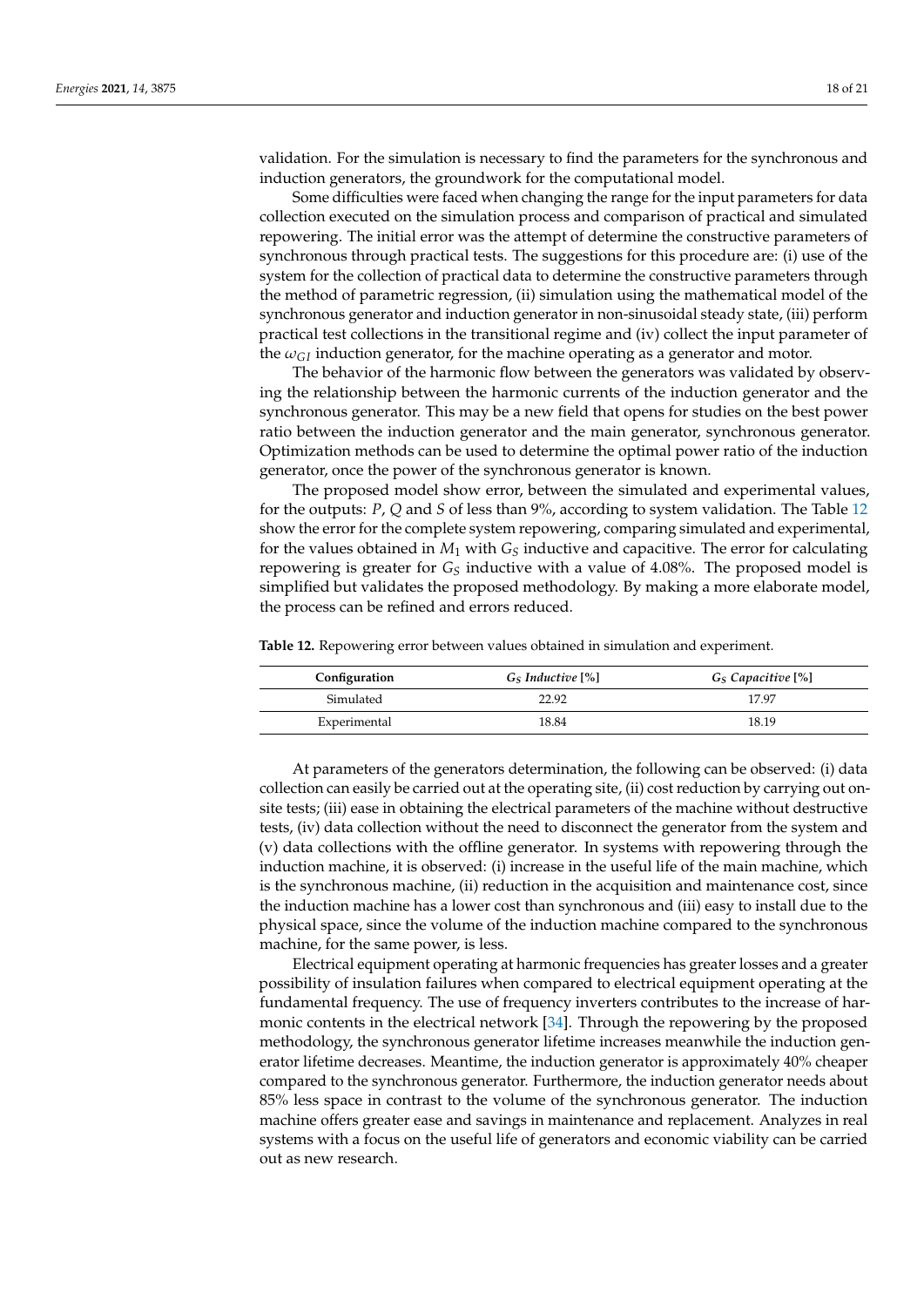# <span id="page-18-2"></span>**5. Conclusions**

This work proposes to determine, through the parametric regression model, the constructive parameters of electric machines. The results show that with the parametric regression it is possible to determine the electrical parameters of the synchronous machine and the induction machine. The error between practical and simulated values for the outputs: active power, reactive power, and apparent power is less than 9%. Concluding that the methodology of parametric regression to determine the parameters for synchronous and induction generators is efficient. In addition, it was presented that the method can be used regardless of the operating regime, whether permanent or transient, that the data are collected. Approximately 60% of the parameters are determined, on a permanent and on a transient basis, with an error less than 13%. It is concluded that the parametric regression methodology for determining parameters of the induction generator and synchronous generator independent of the operation regime is validated. The results validate the individual machine models and the complete IPS model, representing the real system.

The advantage of this method is that there is no need for catalog parameters from the machine. The method only requires the acquisition of output data from the machine in operation, allowing parameter determination of systems modified, reconditioned, old and others. With the complete validated real system model, it was possible to perform simulations and compare the simulated data with the experimental ones. In addition, there is no need to remove the machine from the workplace and ease of data collection, which is offline. With this validated model, it is possible to make predictions for the actual IPS system. This paper also presents the possibility of repowering using induction generator. The induction generator, besides being low cost, more robust, constructive simplicity, lower price, less maintenance and smaller size, when compared to the same power synchronous generator, is still able to repower the system.

The results show reductions in busbar harmonic distortion with both the synchronous generator connection and the induction generator connection. These results indicate that the induction generator provides preferential path for harmonic currents, even when the two generators produce or consume equivalent and proportional reactive powers. The synchronous generator behaves differently when it is underexcited or overexcited, reducing or increasing the bus harmonic currents subjected to nonlinear load.

**Author Contributions:** A.H.F.S., A.S.M. and W.P.C. developed the mathematical modeling. A.H.F.S., A.S.M., J.S.B. and W.P.C. developed the methodology. A.H.F.S., A.S.M. and J.S.B. applied the methodology and conducted the experiment in loco. A.H.F.S., A.S.M., G.A.W. and W.P.C. analyzed and treated the data collected. All authors analyzed the results and A.H.F.S., A.S.M., G.A.W., G.P.F. and W.P.C. collaborated writing the manuscript. All authors have read and agreed to the published version of the manuscript.

**Funding:** This research was funded by Brazilian Federal Agency for Support and Evaluation of Graduate Education (CAPES) grant number: 88881.133765/2016-01 and 1657377/2016-01.

**Institutional Review Board Statement:** Not applicable.

**Informed Consent Statement:** Not applicable.

**Acknowledgments:** The authors would like to thank National Council for Scientific and Technological Development (CNPq), Foundation for Research Support of the State of Goias (FAPEG) and Brazilian Federal Agency for Support and Evaluation of Graduate Education (CAPES) for scholarships: 88881.133765/2016-01 and 1657377/2016-01.

**Conflicts of Interest:** The authors declare no competing interests.

# **References**

- <span id="page-18-0"></span>1. World Energy Council. *World Energy Resources Hydropower*; World Energy Council: London, UK, 2016.
- <span id="page-18-1"></span>2. Pham, K.D. Cogeneration Application: Interconnection of Induction Generators with public Eletric Utility. In Proceedings of the 35th Annual 1991 Rural Electric Power Conference, Dearborn, MI, USA, 28–30 April 1991. [\[CrossRef\]](http://doi.org/10.1109/REPCON.1991.153095)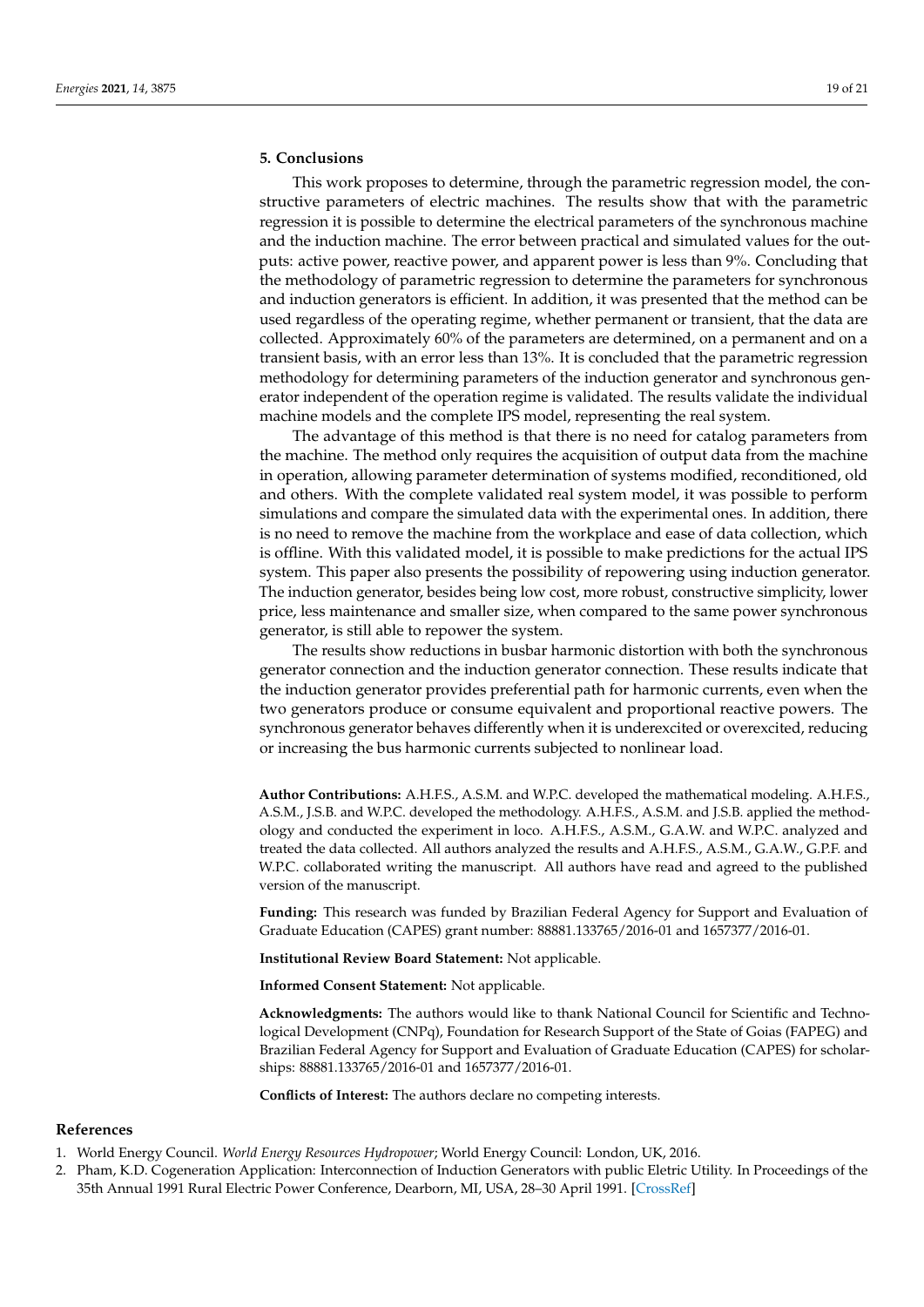- <span id="page-19-0"></span>3. Silva, V.Z.; Rezek, A.J.J.; Ogoulola, C.E.G. Alternatives to control the frequency increase in an electric system with synchronous and induction generators in parallel operation mode. *Electr. Power Syst. Res.* **2020**, *180*, 106136. [\[CrossRef\]](http://dx.doi.org/10.1016/j.epsr.2019.106136)
- <span id="page-19-1"></span>4. Nazir, R.; Syafii, S.; Pawawoi, A.; Akbar, F.; Doriza, A. Differences in the impact of harmonic distortion due to the installation of electronic load controller in self-excited induction generator and synchronous generator. *Int. J. Power Electron. Drive Syst.* **2019**, *10*, 104., 2019. [\[CrossRef\]](http://dx.doi.org/10.11591/ijpeds.v10.i1.pp104-116)
- <span id="page-19-2"></span>5. Bogalecka, E. Dynamics of the power control of a double fed induction generator connected to the soft power grid. *IEEE Int. Symp. Ind. Electron. Conf. Proc.* **1993**, 509–513. [\[CrossRef\]](http://dx.doi.org/10.1109/ISIE.1993.268753)
- <span id="page-19-3"></span>6. IEEE Std. 115. *115-2009—IEEE Guide for Test Procedures for Synchronous Machines. Part I Acceptance and Performance Testing. Part II Test Procedures and Parameter Determination for Dynamic Analysis*; IEEE: Piscataway, NJ, USA, 2009. [\[CrossRef\]](http://dx.doi.org/10.1109/IEEESTD.2010.5953453)
- <span id="page-19-5"></span><span id="page-19-4"></span>7. IEEE Std. 112. *IEEE Standard Test Procedure for Polyphase Induction Motors and Generators*; IEEE: Piscataway, NJ, USA, 2004. [\[CrossRef\]](http://dx.doi.org/10.1109/IEEESTD.1991.114383) 8. Cari, E.P.T.; Alberto, L.F.C.; Martins, A.C.P.; Bretas, N.G. Methodology for the parameter estimation of synchronous generator and excitation system. In Proceedings of the IEEE Power Tech Conference, St. Petersburg, Russia, 27–30 June 2005. [\[CrossRef\]](http://dx.doi.org/10.1109/PTC.2005.4524677)
- <span id="page-19-6"></span>9. Rengifo, J.; Aller, J.M.; Bueno, A.; Viola, J.; Restrepo, J. Parameter Estimation Method for Induction Machines using the Instantaneous Impedance during a Dynamic Start-Up. In Proceedings of the Andean Region International Conference, Cuenca, Ecuador, 7–9 November 2012. [\[CrossRef\]](http://dx.doi.org/10.1109/Andescon.2012.13)
- <span id="page-19-7"></span>10. Goldemberg, C.; Lobosco, O.S. Non-linear fitting method for obtaining induction motor characteristics from manufacturer data sheets. In Proceedings of the Symposium on Power Electronics, Electrical Drives, Advanced Electrical Motors, Positano, Italy, 19–21 May 1992; pp. 133–138.
- <span id="page-19-8"></span>11. Zaker, B.; Gharehpetian, G.B.; Karrari, M. Improving Synchronous Generator Parameters Estimation Using *d* - *q* Axes Tests and Considering Saturation Effect. *IEEE Trans. Ind. Inform.* **2018**, *14*, 1898–1908., . [\[CrossRef\]](http://dx.doi.org/10.1109/TII.2017.2759502)
- <span id="page-19-9"></span>12. Mitra, A.; Mohapatra, A.; Chakrabarti, S. Parameter Estimation of a Synchronous Generator at Moderate Measurement Sampling Rate. In Proceedings of the IEEE PES Innovative Smart Grid Technologies Europe (ISGT-Europe), Bucharest, Romania, 29 September–2 October 2019. [\[CrossRef\]](http://dx.doi.org/10.1109/ISGTEurope.2019.8905685, 2019)
- <span id="page-19-10"></span>13. Farias, E.R.C.; Cari, E.P.T.; Erlich, I.; Shewarega, F. Online Parameter Estimation of a Transient Induction Generator Model Based on the Hybrid Method. *IEEE Trans. Energy Convers.* **2018**, *33*, 1529–1538., . [\[CrossRef\]](http://dx.doi.org/10.1109/TEC.2018.2808238)
- <span id="page-19-11"></span>14. Reis, M.R.C.; Araújo, W.R.H.; Gomes, V.M.; Silva, F.S.; Ganzaroli, C.A.; Gomes, F.A.; Wainer, G.A.; Calixto, W.P. Optimized techniques for driving and control of the switched reluctance motor to improve efficiency. *Control. Eng. Pract.* **2019**, *1*, 1–18. [\[CrossRef\]](http://dx.doi.org/10.1016/j.conengprac.2019.06.007)
- <span id="page-19-12"></span>15. Silva, P.V.V.; Bortoni, E.C.; Rocha, J.J. Identification of Synchronous Machines Parameters using Genetic Algorithm and Load Rejection Test. *IEEE Power Energy Soc. Gen. Meet.* **2017**, 1–5. [\[CrossRef\]](http://dx.doi.org/10.1109/PESGM.2017.8274095)
- <span id="page-19-13"></span>16. Arastou, A.; Karrari, M.; Zaker, B. New Method for Synchronous Generator Parameters Estimation Using Load Rejection Tests Data Considering Operational Limitations. *Electr. Power Syst. Res.* **2021**, *192*, 106999. [\[CrossRef\]](http://dx.doi.org/10.1016/j.epsr.2020.106999)
- <span id="page-19-14"></span>17. Rouhani, A.; Abur, A. Constrained iterated unscented Kalman filter for dynamic state and parameter estimation. *IEEE Trans. Power Syst.* **2017**, *33*, 2404–2414. [\[CrossRef\]](http://dx.doi.org/10.1109/TPWRS.2017.2764005)
- <span id="page-19-15"></span>18. Le, L.X.; Wilson, W. Synchronous machine parameter identification: A time domais approach. *IEEE Trans. Power Syst.* **1998**, 241–248., . [\[CrossRef\]](http://dx.doi.org/10.1109/60.4725)
- <span id="page-19-16"></span>19. González-Cagigal, M.A.; Rosendo-Macías, J.A.; Gómez-Expósito, A. Parameter estimation of fully regulated synchronous generators using Unscented Kalman Filters. *Electr. Power Syst. Res.* **2018**, 210–217. [\[CrossRef\]](http://dx.doi.org/10.1016/j.epsr.2018.11.018)
- <span id="page-19-17"></span>20. Maldonado, O.A.; Panunzio, P.A.; Silva, D.F.; Silveiras, J.L. Technique-economical Viability of Repowering of Small Hydroelectric Power Plant considering the Social Insert and Environmental Preservation. *Renew. Energy Power Qual. J.* **2006**, *4*, 1–5., . [\[CrossRef\]](http://dx.doi.org/10.24084/repqj04.293)
- <span id="page-19-18"></span>21. Padhy, M.K.; Sainia, R.P. A review on silt erosion in hydro turbines. *Renew. Sustain. Energy Rev.* **2008**, *12*, 1974–1987. [\[CrossRef\]](http://dx.doi.org/10.1016/j.rser.2007.01.025)
- <span id="page-19-19"></span>22. Magalhães, A.S.; Bulhões, J.S.; Reis, M.R.C.; Gomes, V.M.; Silva, A.H.F.; Alves, A.J.; Wainer, G.A.; Ganzaroli, C.A.; Araujo, W.R.H.; Calixto, W.P.; et al. Experimental study of induction generator as a repowering solution. *Int. Trans. Electr. Energy Syst.* **2020**, *1*, 1–25. [\[CrossRef\]](http://dx.doi.org/10.1002/2050-7038.12365)
- <span id="page-19-20"></span>23. Gagliano, A.; Tina, G.M.; Nocera, F.; Patania, F. Technical and Economic Perspective for Repowering of Micro Hydro Power Plants: A Case Study of an Early XX Century Power Plant. *Bologna Powertech Conf.* **2014**, *62*, 512–521. [\[CrossRef\]](http://dx.doi.org/10.1016/j.egypro.2014.12.413)
- <span id="page-19-21"></span>24. Kundur, P. *Power System Stability and Control*; McGraw-Hill: New York, NY, USA, 1993.
- <span id="page-19-22"></span>25. NBR 5383-1. *Máquinas Elétricas Girantes—Ensaios*; ABNT: São Paulo, Brazil, 2002.
- <span id="page-19-23"></span>26. NBR 5052. *Máquinas Síncronas—Ensaios*; ABNT: São Paulo, Brazil, 1984.
- <span id="page-19-24"></span>27. Nelder, J.A.; Mead, R. Parameter Estimation of DC Motor using Adaptive Transfer Function Based on Nelder-Mead Optimisation. *Indones. J. Electr. Eng. Comput. Sci.* **2018**, *9*, 696–702. [\[CrossRef\]](http://dx.doi.org/10.11591/ijeecs.v9.i3.pp696-702)
- <span id="page-19-25"></span>28. Carvalho, D.F.; Ganzaroli, C.A.; Dias, R.N.H.M.; Couto, L.A.; Alves, A.J.; Domingos, J.L.; Calixto, W.P. Heuristic Optimization Applied on DMC and Cascade PI Controllers Tunning for Speed Control of DC Motor. *Renew. Energy Power Qual. J.* **2016**, *1*, 1. [\[CrossRef\]](http://dx.doi.org/10.1109/Chilecon.2015.7400360)
- <span id="page-19-26"></span>29. Magalhães, A.S.; Bulhões, J.S.; Furriel, G.P.; Reis, M.R.C.; Alves, A.J.; Silva, A.H.F.; Calixto, W.P. Parametric Regression in Synchronous and Induction Generators. In Proceedings of the 18th International Scientific Conference on Electric Power Engineering (EPE), Kouty nad Desnou, Czechia, 17–19 May 2017. [\[CrossRef\]](http://dx.doi.org/10.1109/EPE.2017.7967310, 2017)
- <span id="page-19-27"></span>30. Li, J. *Design and Application of Modern Synchronous Generator Excitation Systems*; Wiley: Hoboken, NJ, USA, 2019.